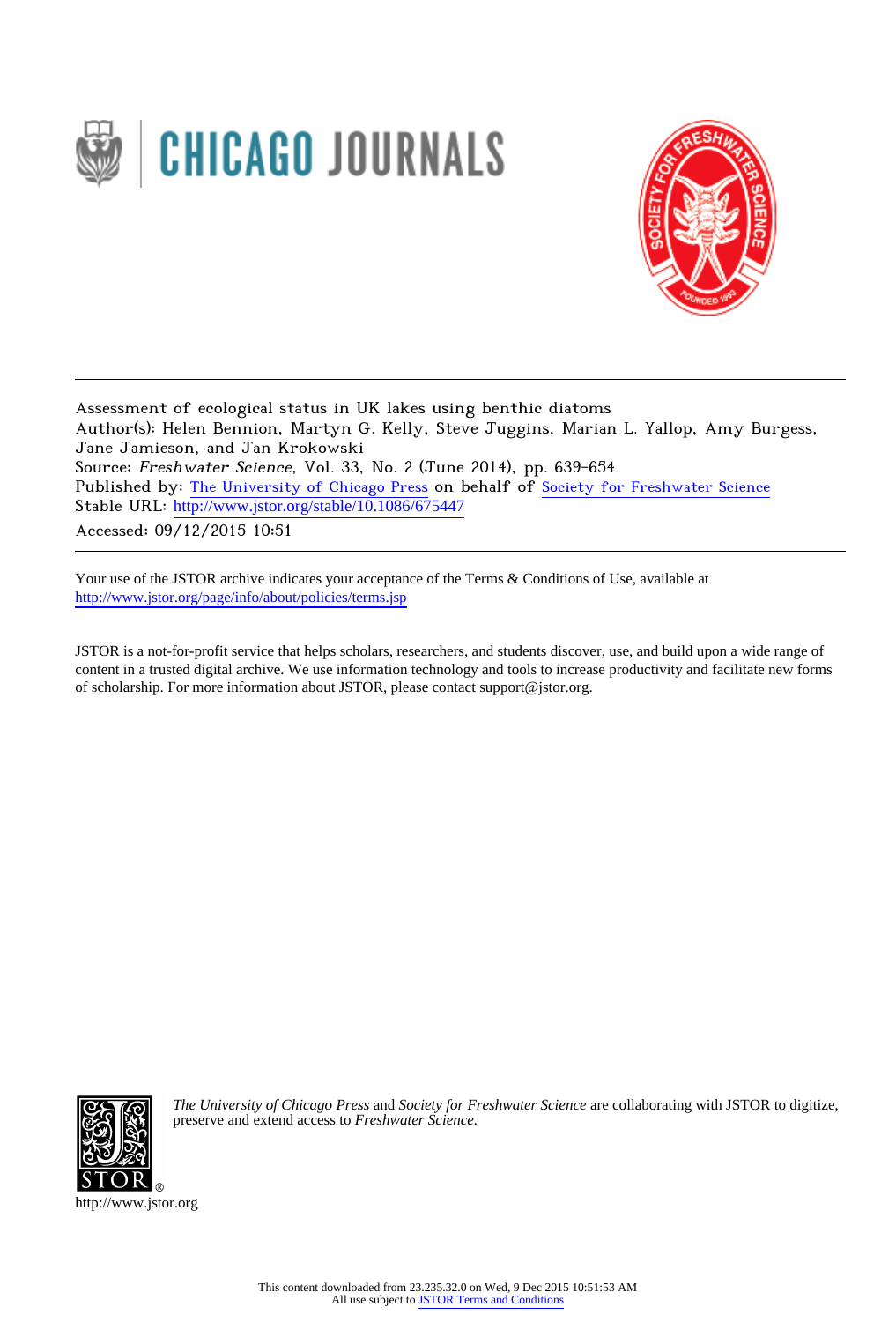# Assessment of ecological status in UK lakes using benthic diatoms

## Helen Bennion<sup>1,7</sup>, Martyn G. Kelly<sup>2,8</sup>, Steve Juggins<sup>3,9</sup>, Marian L. Yallop<sup>4,10</sup>, Amy Burgess<sup>1,11</sup>, Jane Jamieson<sup>5,12</sup>, and Jan Krokowski<sup>6,13</sup>

<sup>1</sup>Environmental Change Research Centre and ENSIS, Ltd., Department of Geography, University College London, Gower Street, London WC1E 6BT, UK

2 Bowburn Consultancy, 11 Monteigne Drive, Bowburn, Durham DH6 5QB, UK

<sup>3</sup>School of Geography, Politics and Sociology, University of Newcastle, Newcastle NE1 7RU, UK

4 School of Biological Sciences, Woodland Road, University of Bristol, Bristol BS8 1UG, UK

5 Environmental Biology Group, Environment Agency, Block 1, Burghill Road, Westbury-on-Trym, Bristol, BS10 6BF, UK

6 Scottish Environment Protection Agency, 5 Redwood Crescent, Peel Park, East Kilbride, G74 5PP, UK

Abstract: The European Union's Water Framework Directive (WFD) requires that all water bodies in Europe achieve good ecological status (GES) by 2015. We developed an ecological classification tool for UK lakes based on benthic diatoms, a key component of the biological-quality element macrophytes and phytobenthos. A database of 1079 epilithic and epiphytic diatom samples and matching environmental data was assembled from 228 UK lakes. The data set was divided into 3 lake types: low, medium, and high alkalinity. A lake trophic diatom index (LTDI) was developed based on modification of the trophic diatom index (TDI) for rivers, and ecological quality ratios (EQRs) were generated for each lake type. The high/good status boundary was defined as the 25<sup>th</sup> percentile of EQRs of all reference sites (identified based on independent sedimentary-diatomassemblage data or catchment point-source and landuse data), whereas the good/moderate boundary was set at the point at which nutrient-sensitive and nutrient-tolerant taxa were present in equal relative abundance. The moderate/poor and poor/bad boundaries were defined by equal division of the remaining EQR gradient. Samples from reference sites were used to predict the expected LTDI value for each sample, and these values were compared with the classifications derived from the LTDI. For lakes identified as reference sites, 68% were classified as having high status and 32% as having good. The model predicted 81% of nonreference lakes to have good or worse status. The model was applied to 17 English lakes (10 low- and 7 medium-alkalinity) for which classification based on other WFD tools was available. The classifications based on LTDI gave the same status (within 1 class) as other biological elements for 11 of the 17 lakes (65%). Thus, the LTDI gives a reliable assessment of the condition of the littoral biofilm and is a key component of a WFD-compliant tool kit for classifying UK standing waters.

Key words: diatoms, phytobenthos, lakes, Water Framework Directive, ecological status, nutrients, metrics, reference conditions

The European Union's Water Framework Directive (WFD; European Union 2000) now drives the management of surface waters throughout Europe. The goal is to achieve good ecological status (GES) of all waters by 2015. The structure and function of biological elements, such as fish, invertebrates, macrophytes, phytobenthos, and phytoplankton, are at the center of the assessments, and these data are supported by hydromorphology and physicochemistry. Ecological status is judged by the degree to which present-day conditions deviate from those expected in the absence of anthropogenic influence, termed reference conditions. Sites in which the various elements correspond totally or almost totally to reference conditions are classified as having high ecological status (HES), whereas 4 more categories—good (GES), moderate (MES), poor (PES), and bad (BES) ecological status—indicate the degree of deviation from the reference state. A key pressure on many lowland freshwater ecosystems in Europe is eutrophication.

E-mail addresses: <sup>7</sup>h.bennion@ucl.ac.uk; <sup>8</sup>mgkelly@bowburn-consultancy.co.uk; <sup>9</sup>stephen.juggins@newcastle.ac.uk; <sup>10</sup>marian.yallop@bristol.ac.uk;  $^{11}$ amy.burgess@ucl.ac.uk;  $^{12}$ coetref1@btinternet.com;  $^3$ jan.krokowski@SEPA.org.uk

DOI: 10.1086/675447. Received 13 May 2013; Accepted 01 July 2013; Published online 20 February 2014. Freshwater Science. 2014. 33(2):639–654. © 2014 by The Society for Freshwater Science. 639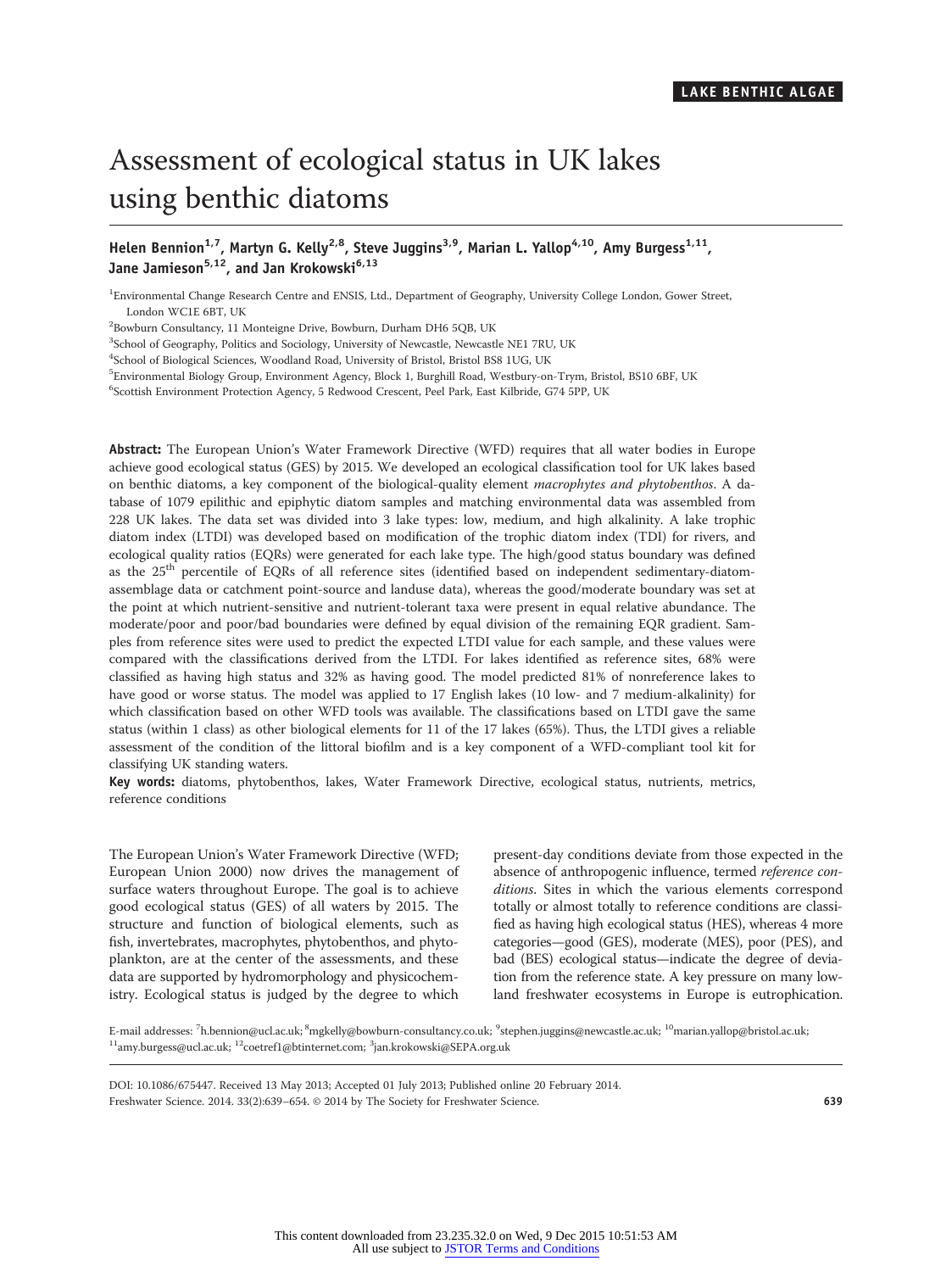Therefore, great efforts have been made to develop tools that quantify the responses of a range of groups of organisms along nutrient gradients (Solheim and Gulati 2008, Birk et al. 2012).

Macrophytes and phytobenthos is one of the biologicalquality elements that must be included in WFD assessments of ecological status of freshwaters. Diatoms are a major component of the phytobenthos in lotic and lentic systems, but only a few countries have produced WFDcompliant phytobenthos tools specifically for lakes although a number of authors have examined the relationships between taxonomic composition of benthic algal communities and environmental variables in lakes (e.g., King et al. 2000, Schoenfelder et al. 2002, Kitner and Pouličková 2003, DeNicola et al. 2004, Denys 2004, 2006, 2007, Pouličková et al. 2004, Gottschalk and Kahlert 2012). Schaumburg et al. (2004, 2007) used a variety of substrates from 100 lakes to develop a diatom index for 4 German lake types. This Diatom Index for Lakes ( $DI<sub>Seen</sub>$ ) combined the Trophic Index (TI) developed by Hofmann (1994) with a Quotient of Reference Species (RAQ). Stenger-Kovacs et al. (2007) used epiphytic diatom samples from 83 lowland, shallow lakes in Hungary and weighted averaging methods to develop the Trophic Diatom Index for Lakes (TDIL), which was applicable to 10 lake types. Bolla et al. (2010) noted that the Indice Biologique Diatomées (IBD) (Lenoir and Coste 1996) and TDIL had the highest correlations with chemistry in Lake Balaton, Hungary, and developed a multimetric index from these 2 indices. Most of these indices are mathematically identical to the transfer functions widely used in palaeolimnology to reconstruct variables such as total P (TP) (e.g., Bennion et al. 1996, Hall and Smol 2010). However, the objective of contemporary assessment is not to provide a proxy for a variable that can be measured relatively easily, but to distill biological information into a value that can be related to biological condition (Kelly 2011, 2013).

We describe a method for assessing ecological status of lakes in the UK based on the response of benthic diatom assemblages along a nutrient gradient. The work was undertaken as part of a larger project funded by the national agencies charged with implementation of the WFD. The overall objective of the lakes project was to develop a robust operational tool to enable prediction of ecological status based on the diatom assemblage present at any standingwater site in the UK. More specifically, the project team set out to: 1) gather existing and new data covering benthic diatoms and associated environmental data across the complete range of lake types in the UK into a database, 2) define the expected (reference condition) diatom assemblage at any site, 3) develop a model for assessing ecological status (expressed in terms of quantitative deviation from reference condition) along a nutrient pollution gradient, 4) develop a rationale for placing status class boundaries along this gradient, and 5) combine all of the above into a package to be used for routine assessment of water bodies.

## METHODS Sites and samples

A total of 1079 samples from the littoral zones of 228 lakes across England, Scotland, and Wales were analyzed. The sites represent a range of lake types (Table 1). The reporting typology for Great Britain defines 18 types based on catchment geology and mean depth (UK TAG 2003). However, for the purposes of this project, a simplified typology based on geology alone was used to divide lakes into 3 types: low (LA), medium (MA), and high alkalinity (HA). Depth was not incorporated for 3 reasons: 1) phytobenthos samples at the lake margins are unlikely to reflect differences in mean lake depth, 2) very low numbers of lakes in some types of sites were classified by depth and geology, and 3) full bathymetric surveys have not been carried out at all lakes, so for many water bodies, the mean depth is estimated or modeled based on the relationship between maximum and mean depth. A preliminary detrended correspondence analysis (DCA) of the diatom data for each lake type showed considerable overlap in the taxa present in the 3 depth classes for all lake types, indicating that the phytobenthos from the eulittoral zone does not discriminate between deep, shallow, and very shallow lake types. The typology also did not discriminate between humic and clear lakes, but no indication was found in the results that humic lakes responded differently than nonhumic lakes. The original data set contained 51 samples from lakes with low pH  $(<5.5$ ) or very low alkalinity (<10 μeq/L). These sites were removed to avoid the confounding effects of an acidity gradient on development of the nutrient tool.

Most phytobenthos samples were collected from rocks and cobbles (epilithon), but such surfaces were scarce or absent at a number of lakes. In those lakes, samples were collected from plants (epiphyton) (see below). In total, the data set comprises 714 epilithon samples and 127 epiphyton samples. The exact substrate of the remaining samples was unknown because the information was not re-

Table 1. The total number of samples (sites) in the lakes data set by alkalinity and depth class.

|              |           |          | Alkalinity class |            |
|--------------|-----------|----------|------------------|------------|
| Depth class  | Low       | Medium   | High             | Total      |
| Very shallow | 87 (21)   | 61(13)   | 209(42)          | 357 (76)   |
| Shallow      | 227 (39)  | 86 (21)  | 110 (24)         | 423 (84)   |
| Deep         | 130 (25)  | 35(7)    | 21(5)            | 186 (37)   |
| Unknown      | 70 (20)   | 6(3)     | 37(8)            | 113 (31)   |
| Total        | 514 (105) | 188 (44) | 377 (79)         | 1079 (228) |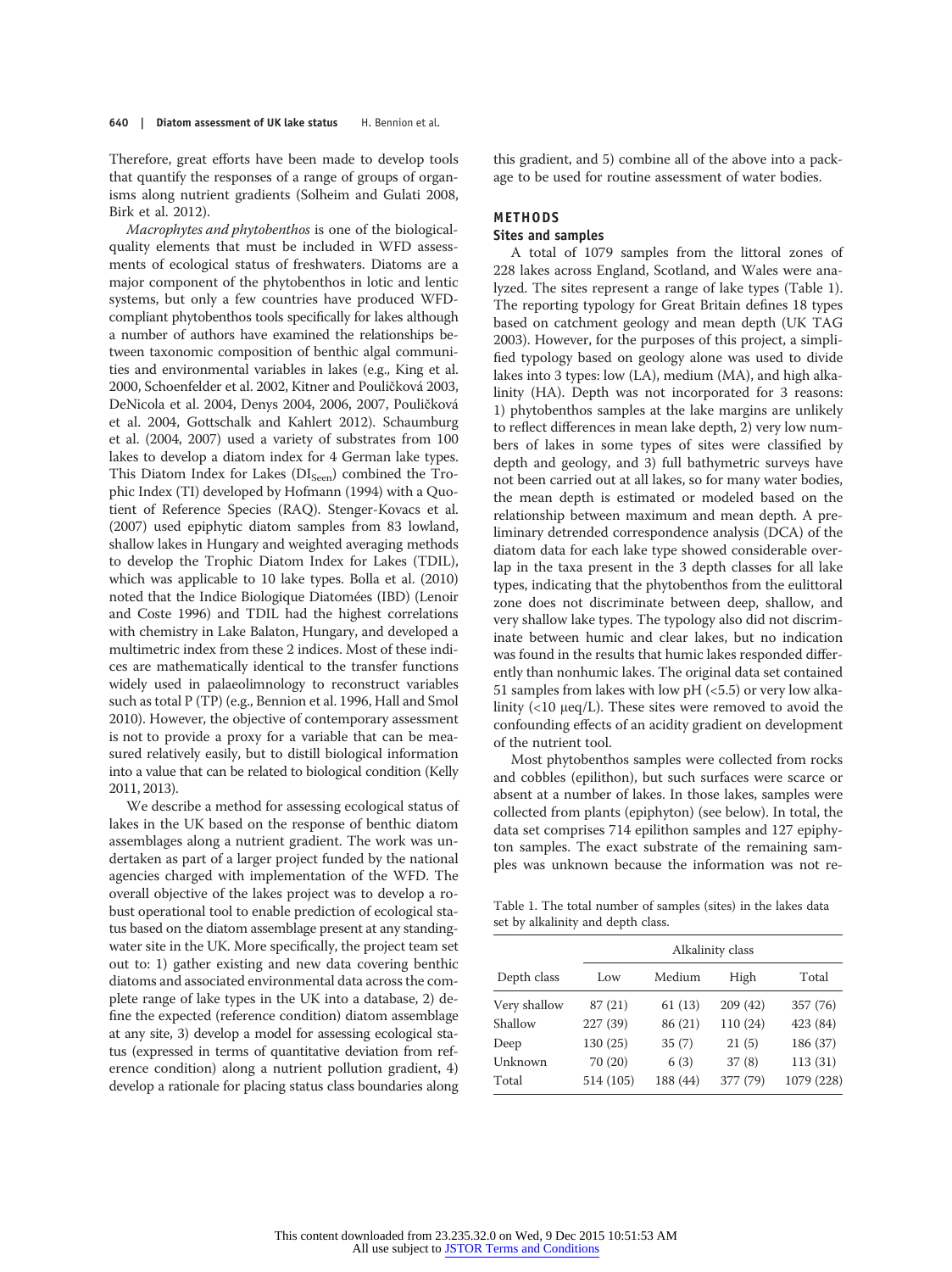corded. Most epiphytic samples were from very shallow HA lakes. The same location and substrate was sampled at each lake on each sampling occasion, such that multiple samples per lake are samples collected at different times. Spring (SP) samples were collected between March and May, summer (SU) samples between June and August, and autumn (AU) samples between September and November. Most samples were collected during spring, summer, and autumn 2004, with the largest number collected during spring 2004.

## Phytobenthos collection and identification

Five cobbles were collected from the littoral zone of each lake away from inflow streams and obvious human influences. The top surface of each cobble was brushed with a clean toothbrush to remove the biofilm (Kelly et al. 1998, CEN 2003). Where cobbles were absent or where the bottom sediments were dominated by fine sediments with only a few larger stones, 5 submerged stems of a single emergent plant species, such as *Phragmites aus*tralis, Sparganium erectum, Glyceria maxima, or Typha spp., were collected (King et al. 2006). Stems were cut below water level (ideally from different individuals of the same species), and a plastic sampling bottle was placed upside down on the underwater stem. The stem was then cut below the mouth of the bottle, and the bottle plus stem turned upright. Diatoms were removed from the stem with vigorous brushing with a toothbrush. The resulting suspension was collected in a plastic bottle and fixed with Lugol's iodine. Samples were either digested in a saturated solution of potassium permanganate and concentrated HCl (Hendey 1974) or with  $H_2O_2$  to remove organic material, and permanent slides were prepared using Naphrax® (refractive index = 1.74; Brunel Microscopes, Chippenham, UK) as a mountant (Battarbee et al. 2001).

At least 300 valves of nonplanktonic taxa were identified and counted at 1000× magnification (CEN 2004). The primary floras and identification guides used were Krammer and Lange-Bertalot (1986–2004) and Hartley et al. (1996). All nomenclature was adjusted to that used by Whitton et al. (1998), which follows conventions in Round et al. (1990) and Fourtanier and Kociolek (1999). All taxa were identified to the highest resolution possible (usually species or variety). Infraspecific taxa were merged for those species where a preliminary examination of taxon– environment scatterplots suggested that the responses of infraspecific taxa were not distinguishable from that of the species (Kelly et al. 2008a). The list of common diatom taxa and their authorities is given in Appendix S1.

#### Environmental data

Environmental data linked to the diatom samples were extracted from databases held by the UK regulatory agencies. For some samples, the timing of environmental data

collection did not correspond with the timing of biological sampling, so environmental data were substituted from the nearest available time period. The environmental data set comprises mean annual values. Annual means were considered more robust than seasonal values because seasonal data were absent or patchy for a large number of lakes. The number of measurements contributing to annual means ranged from 1 to 45 (average 8). The number of samples and the seasonal distribution of these samples affected the robustness of annual mean values calculated for individual lakes. Data for total N (TN) were very limited, particularly for LA lakes, as were data for silica (SiO<sub>2</sub>) and total oxidized N (TON). However, total P (TP) concentrations were available for all lakes, and TP and TN are highly correlated in this data set ( $r = 0.72$ ,  $p <$ 0.001). Thus, TP was used to summarize the nutrientpressure gradient.

#### Defining reference lakes

An understanding of the biota at reference condition is central to development of a WFD-compliant monitoring tool. In the absence of long-term data, reference conditions can be derived with a number of methods including spatial-state schemes, expert judgment, palaeolimnology, and modeling (WFD Annex V). A combination of these methods was used to identify a set of reference sites for use across a number of WFD projects. The main criterion was absence of anthropogenic influences, defined as absence of point-source inputs, <10% nonnatural land use, and <10 inhabitants/km<sup>2</sup> (Carvalho et al. 2008, Järvinen et al. 2013).

Palaeoecological data were used to validate reference lakes chosen by the above criteria. Data were collated from all UK lakes where palaeoecological diatom studies have been undertaken, and the top and bottom samples of a sediment core (assumed to represent the present day and reference conditions, respectively) were compared (Bennion and Simpson 2011). Examples do exist of lakes that first began to be enriched by human activity many centuries and even millennia ago, but an analysis of palaeoecological data from ∼100 European lakes indicates that eutrophication for most lakes in Europe occurred from the middle-to-late  $19^{th}$  century (Battarbee et al. 2011). For the UK, ∼1850 is considered a suitable date against which to assess impacts for lakes because this year represents a period before major industrialization and agricultural intensification (Battarbee 1999). Hence, the core sample dated to ∼1850 or, for undated cores, the lowermost (i.e., oldest) sample was taken to represent the reference state (Bennion and Simpson 2011). Where statistically insignificant change in the diatom assemblages was observed between the reference and core top samples, sites were judged to be reference lakes. Nineteen, 11, and 5 reference lakes for LA, MA, and HA types, respectively,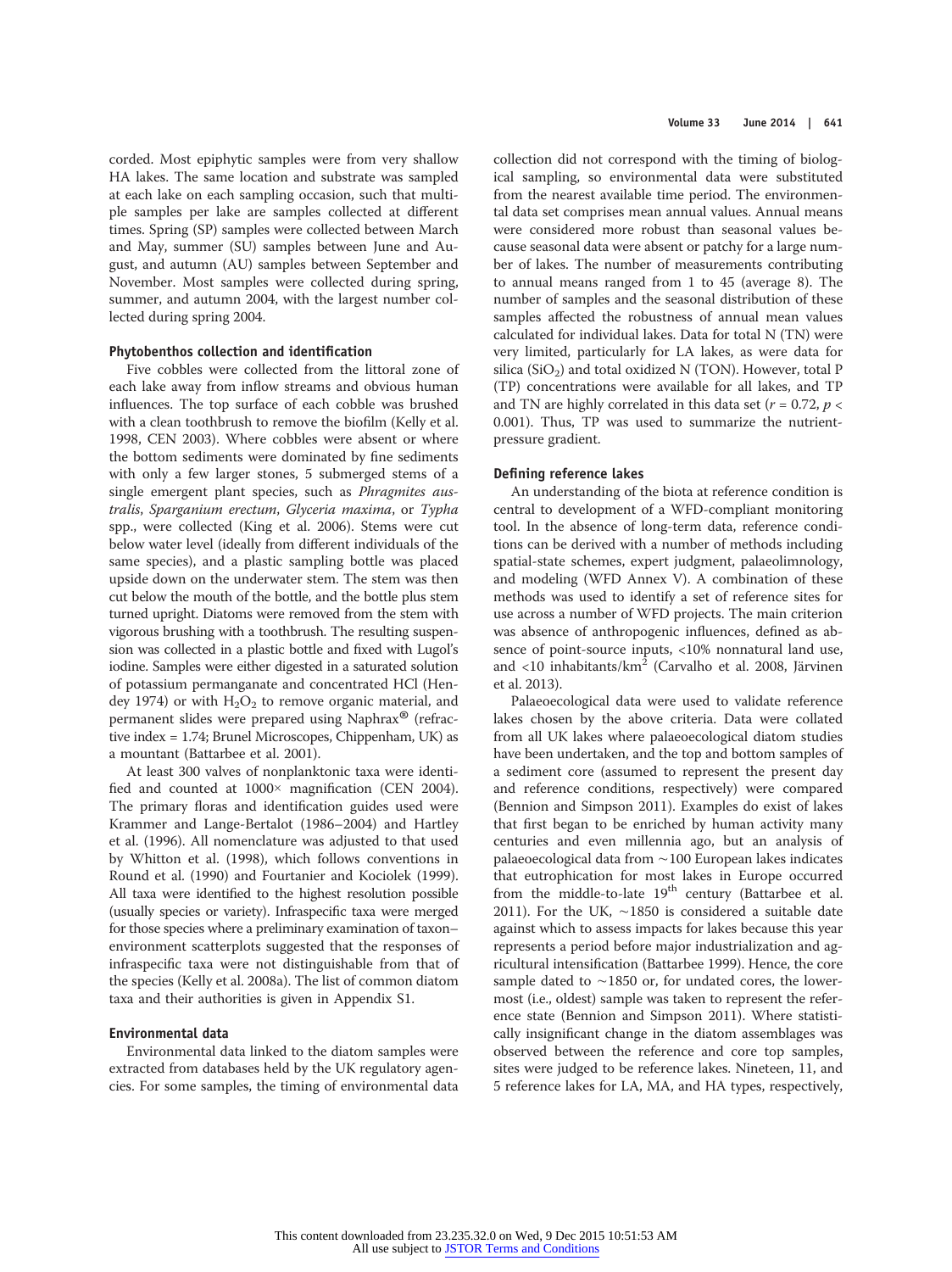were identified by this method. Where palaeoecological data were not available, the landuse criteria were used to identify 16, 2, and 2 more reference lakes (LA, MA, and HA types, respectively).

A total of 35, 13, and 7 reference lakes were identified for LA, MA, and HA types, respectively. Few HA reference lakes exist, but this situation might be expected given their productive catchments and long history of impacts. These data were used to develop an a priori status classification for the lakes in the data set, so that lakes were classed either as reference (55 lakes) or nonreference (63 lakes). Where insufficient abiotic or palaeoecological data were available to evaluate lake status, a class was not assigned (110 lakes).

## Deriving a pressure metric: the Lake Trophic Diatom Index (LTDI)

Weighted-average metrics, such as the Trophic Diatom Index (TDI; Kelly and Whitton 1995) offer a convenient means of summarizing information about taxonomic change in a single value. The TDI was developed for rivers, but the same concept can, with recalibration, be applied to lakes. This approach is preferable to using a diatom-based TP transfer function (e.g., Bennion et al. 1996) because TP transfer functions infer chemical variables and, hence, do not express results in terms that are compatible with the ecological concepts at the heart of the WFD. Therefore, the TDI developed for rivers (Kelly and Whitton 1995, Kelly et al. 2008a) was taken as the starting point for deriving a pressure metric for lakes because it is an existing expert system for phytobenthos in UK waters, is sensitive to the pressure of interest (nutrients), and is in keeping with the ecological structure and function concepts of the WFD.

A rescaling algorithm used by Kelly et al. (2008a), similar to those described by Hill et al. (2000) and Walley et al. (2001), was used to assign scores to any lake taxa absent from the rivers data set and to adjust taxa to the lake nutrient gradient. First, a sample score was derived for all samples in the database as a weighted average of the original TDI taxon indicator values. Second, new taxon indicator values were calculated as a weighted average of the sample scores. This double-weighted-averaging calculation was repeated until the new taxon scores stabilized. The resulting index was termed the Lake Trophic Diatom Index (LTDI). As for rivers, all taxa were allocated to 1 of 5 sensitivity groups with this rescaling algorithm. The taxon LTDI scores are numbered from 1 (low nutrient tolerance) to 5 (high nutrient tolerance).

The assumption that the LTDI reflects the primary gradient in the data set was tested by canonical correspondence analysis (CCA) on the whole data set with nutrients as the only environmental variables. A comparison of CCA-axis-1 species scores and sample scores with

LTDI scores provided an assessment of how well the new metric reflected the nutrient pressure. In addition, the relationships between LTDI groups and the nutrient gradient were examined separately for each lake type by plotting the relative abundances of the major taxa in the 5 LTDI groups along the nutrient gradient, expressed as TP, for each type. The relationship between the LTDI scores and nutrients for each lake type was further assessed via correlation.

Some authors (e.g., Blanco et al. 2004, Bolla et al. 2010) have advocated the use of metrics developed for rivers for assessment of ecological status in lakes, so the river variant of the TDI (Kelly et al. 2008a) also was computed on all the samples in the lake data set and the outputs were compared with the outputs from the LTDI. The expectation would be a high correlation between the 2 variants (slope = 1) if river and lake metrics performed similarly.

## Calculation of expected LTDI at reference conditions and derivation of Ecological Quality Ratios (EQRs)

The median of the LTDI values for all samples from reference lakes in each type was used as the expected LTDI value for that type so that ecological status assessments could be presented as Ecological Quality Ratios (EQRs). An EQR was calculated for each sample in the data set as the ratio of observed to expected LTDI score, that is EQR =  $O/E$ , where  $O = (100 - observed)$ LTDI) and  $E = (100 - expected LTDI)$ . The rescaling  $(100 - n)$  was necessary because LTDI is a nutrient index in which low values imply good and high values imply poor quality, whereas the WFD requires high EQR values to indicate high status (implying low nutrient concentrations) and low values to indicate poor or bad status. The site EQR was calculated as the mean of all sample EQRs for that site.

WFD normative definitions define the composition of the phytobenthos at GES as slightly changed from that expected at HES. Once the composition is moderately changed, the biota is at MES. Therefore, a rationale was needed to distinguish between a slight and a moderate change, given that change along pressure gradients is gradual, whereas the WFD requires delimitation of 5 distinct categories of ecological status. The procedure for defining the class boundaries for lakes follows the same approach as that for UK rivers (Kelly et al. 2008a). First, the LTDI scores were converted to EQR scores based on the expected LTDIs at reference condition. The high/ good boundary was defined as the 25<sup>th</sup> percentile of the EQR values for reference sites in each type. Setting the boundary at the  $25<sup>th</sup>$  percentile allowed for the possibility that some sites identified as reference might be slightly impacted and so might have lower EQRs than true reference sites. The GES/MES boundary was defined as the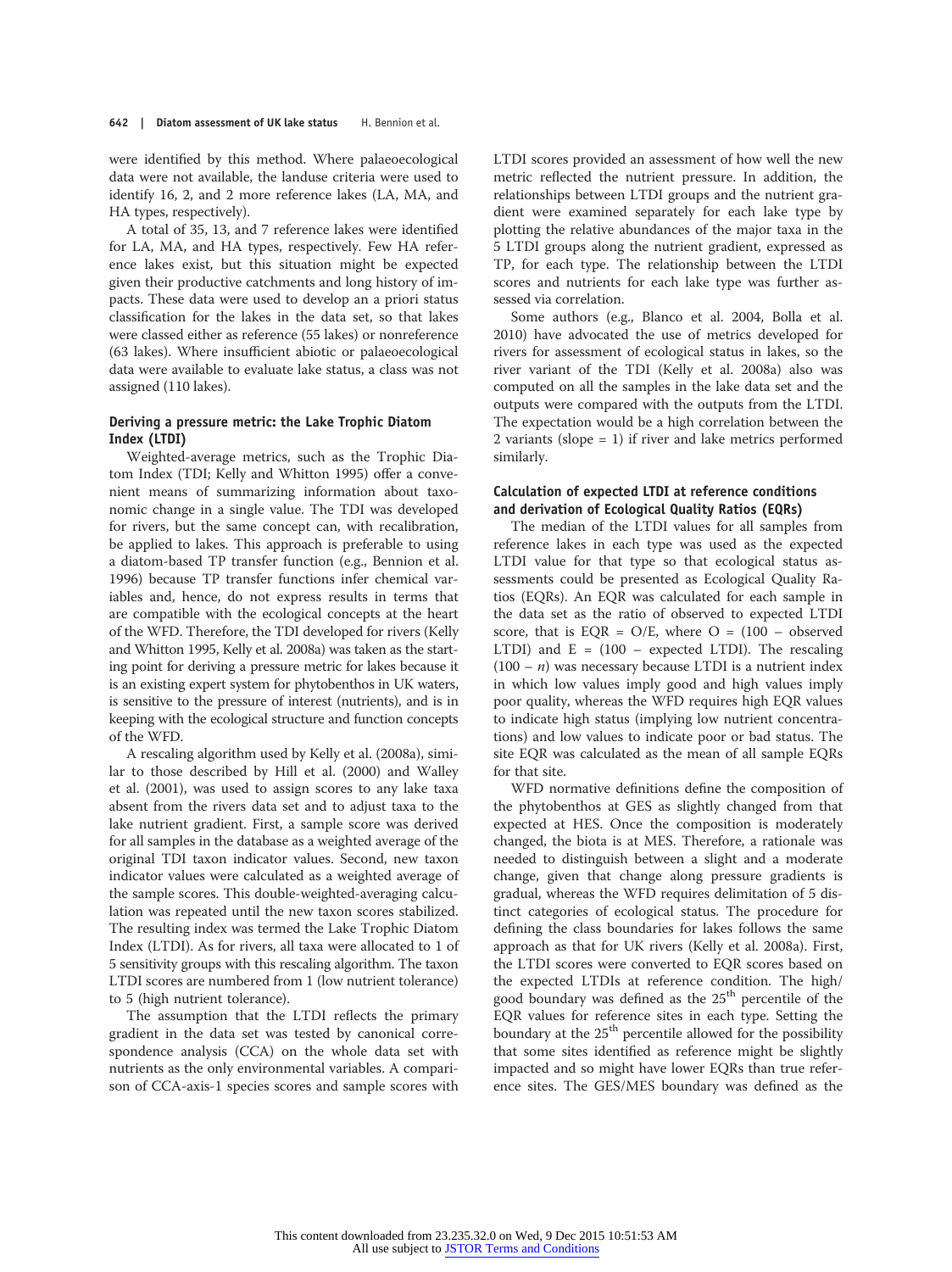crossover from sensitive to tolerant taxon groups. This boundary represents the point at which taxa characteristic of reference conditions become subordinate to those associated with impacted conditions. Thus, our concept of MES is a biofilm with a significantly different structure than that at HES (Kelly et al. 2009). The remaining EQR gradient beyond GES/MES was divided into 3 equal parts.

#### Assessing model performance

The performance of the model was tested by comparing the status class predicted by the LTDI and the a priori classification of lakes in an independent data set. King et al. (2000) explored the relationship between epilithic algae and environmental variables at 17 lakes in the English Lake District (Cumbria) along a trophic gradient. Each lake was visited 3 times resulting in a total of 51 epilithic diatom samples. These data were harmonized with the UK lakes data set and the LTDI was applied. This set of lakes is useful for assessing the performance of the LTDI because the lakes are well studied LA and MA sites spanning a gradient of pressures for which a range of biological and chemical data are available. These data include EQRs based on TP, chlorophyll  $a$ , and  $O_2$  concentrations (e.g., Phillips et al. 2008), and status classes based on macrophyte communities (Willby et al. 2009), the chironomid pupal exuvial technique (CPET) (Ruse 2010), and the chord distance from palaeoecological studies (Bennion and Simpson 2011). The evaluation followed the one-outall-out principle as required by the WFD. The lowest EQR of those measured determined the classification. For example, for Derwent Water, diatoms suggest GES, but the final status is MES, determined by macrophytes.

All numerical analyses were done with R software for statistics and graphics (version 2.0-5; R Project for Statistical Computing, Vienna, Austria) with the vegan package for community ecology (Oksanen et al. 2012).

#### RESULTS LTDI

CCA axis-1 species scores were strongly correlated  $(r = 0.81)$  with LTDI species indicator values, and CCA axis-1 sample scores were very strongly correlated  $(r = 0.95)$ with LTDI scores for individual lake samples. The responses of LTDI groups along the nutrient gradient differed among lake types. In LA lakes (Fig. 1A), diatoms showed little response along the TP gradient. Achnanthidium minutissimum type (ZZZ835) was abundant across the whole gradient. Brachysira vitrea sensu lato (BR001A) and Tabellaria flocculosa (TA001A) also occurred in high relative abundances, particularly at TP concentrations >2 μg/L  $(0.3 \log_{10}[\mu g/L])$ . However, no taxa had a strong preference for higher TP concentrations. In MA lakes (Fig. 1B), A. mi-

nutissimum type (ZZZ835) also was dominant, and Gomphonema angustum/pumilum type (ZZZ834) was equally abundant in several lakes. Taxa showed a little more distinction along the TP gradient than for the LA lakes, with a notable decrease in representation of LTDI groups 1 and 2 taxa and a relative increase in LTDI groups 4 and 5 taxa when TP was >∼20 μg/L (>1.3 log<sub>10</sub>[μg/L]). The latter included Gomphonema parvulum sensu lato (GO013A), Eolimna minima (NA042A) and Staurosira elliptica (SR002A). In HA lakes (Fig. 1C), the response along the nutrient gradient was marked. Taxa in LTDI groups 4 and 5, and to a lesser extent in group 3, occurred almost exclusively at TP concentrations >30  $\mu$ g/L(>1.48 log<sub>10</sub>[ $\mu$ g/L]). The strength of the relationships between the LTDI score for each sample and the key chemical variables also varied among lake types (Table 2). LTDI score and nutrient variables were strongly correlated in MA and HA lakes (TP:  $r = 0.46$ ) and 0.68, respectively), but weakly correlated in LA lakes (TP:  $r = 0.29$ ), where the LTDI was more closely associated with pH and alkalinity ( $r = 0.55$  and 0.40, respectively).

#### Defining the class boundaries

Median LTDI values for reference lakes belonging to each lake type (22, 35, and 42 for LA, MA, and HA lakes, respectively) (Fig. 2A–C) were used to represent the expected LTDI for the 3 lake types. For the LA and MA lakes, LTDI species groups 1 and 2 differentiated reference from nonreference sites and can be considered sensitive taxa in these systems (Fig. 3A, B). LTDI species groups 4 and 5 were more abundant in nonreference lakes and can be considered tolerant taxa indicative of disturbance (Fig. 3A, B). However, LTDI group 1 taxa were rare in HA lakes (Fig. 3C). In HA lakes, LTDI groups 2 and 3 taxa can be considered sensitive. Therefore, the GES/MES boundary was defined as the crossover between combined groups 1 and 2 (nutrient sensitive) and combined groups 4 and 5 (nutrient tolerant) for the LA and MA types (Fig. 4A, B) and as the crossover between combined groups 1, 2, and 3 and combined groups 4 and 5 for the HA type (Fig. 4C). The MES/PES and other boundaries were defined by equal division of the remaining EQR gradient. The resulting boundary value for the critical GES/MES boundary is 0.70 for all 3 lake types, and the values for the HES/GES boundary are 0.92, 0.95, and 0.92 for the LA, MA, and HA types, respectively (Table 3).

#### Predicted class status

A summary of the a priori status classes (reference, nonreference) vs model predictions for each lake type is presented in Table 4. For lakes identified as reference sites, the LTDI gave good predictions for all 3 lake types,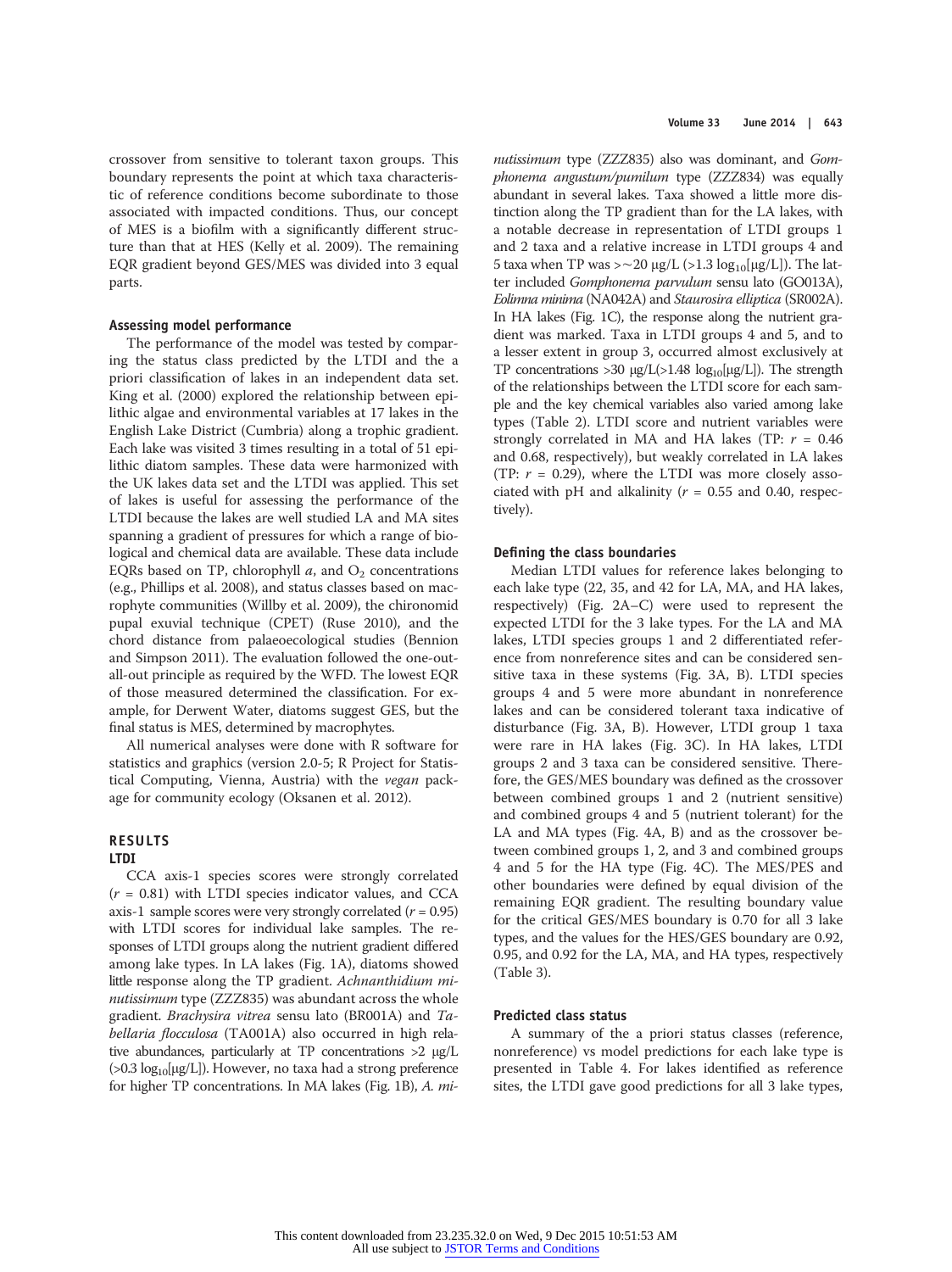



Figure 1. Diatom species distribution along the nutrient gradient (expressed as total P [TP]), for low alkalinity (LA) (A), medium alkalinity (MA) (B), and high alkalinity (HA) (C) lake types. Only those taxa with relative abundance >25% are shown for each lake type. Lines above plots indicate Lake Trophic Diatom Index (LTDI) group. Ticks on x-axes indicate units of 10% relative abundance. See Appendix S1 for key to taxon names.

with 68% of these sites classified as HES and the remainder classified as GES. For nonreference sites, the LTDI performed reasonably well, with 81, 78, and 83% of these sites classified as GES or worse for the LA, MA, and HA lake types, respectively.

#### Assessing model performance

A comparison of the LTDI classification results with status assessments based on other approaches, both biotic and abiotic, for 17 lakes in the English Lake District also indicated that the LTDI performed well (Table 5).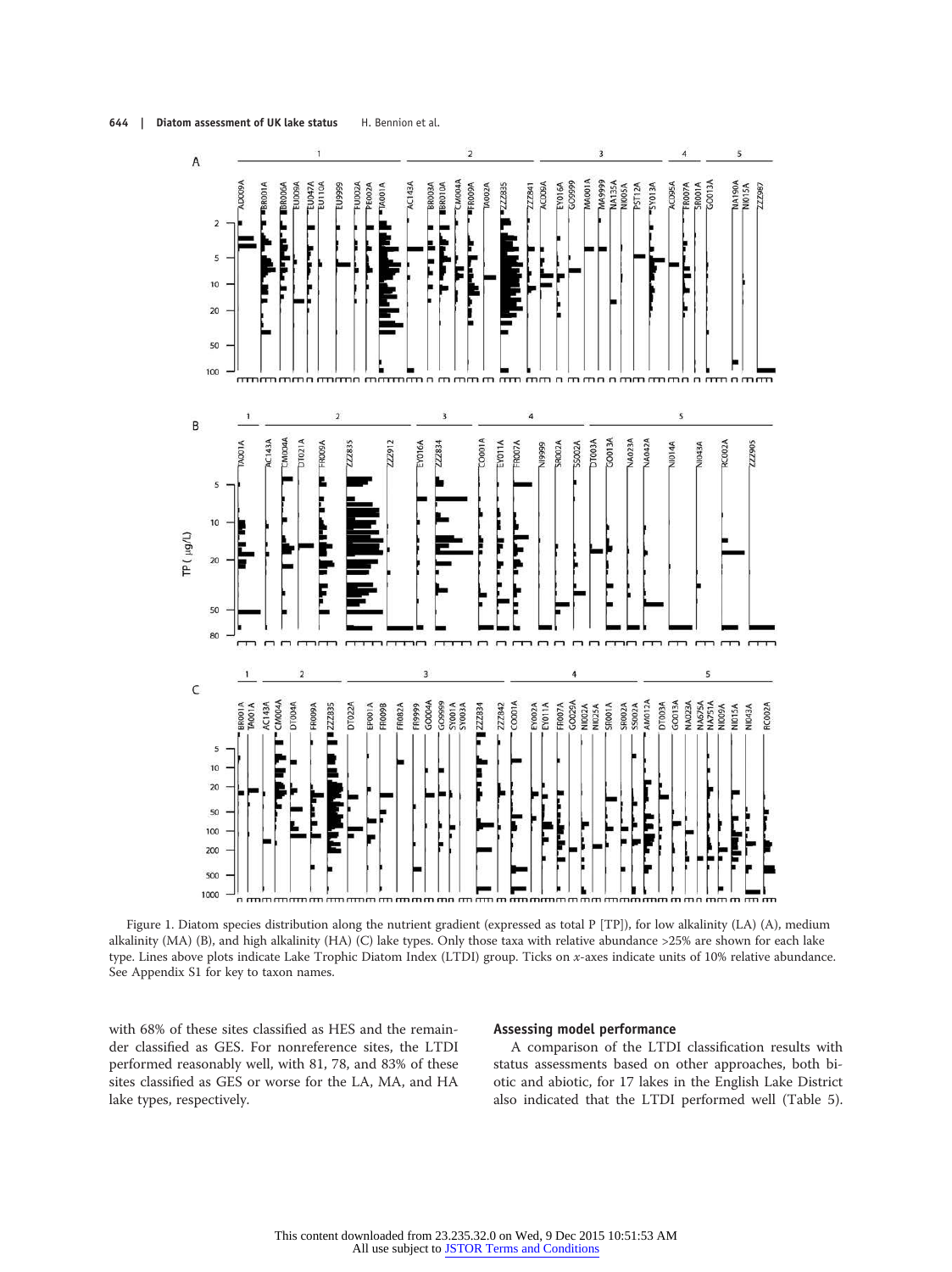Table 2. Correlations between Lake Trophic Diatom Index (LTDI) score for each sample and key chemical variables  $(log_{10}[x]$ transformed except pH) by lake type. All correlations are significant ( $p < 0.01$ ) except those indicated by asterisks. LA = low alkalinity, MA = medium alkalinity, HA = high alkalinity.

| Type | Alkalinity | pH   | Conductivity | Chlorophyll a | Total P | Total N | SiO <sub>2</sub> |
|------|------------|------|--------------|---------------|---------|---------|------------------|
| LA   | 0.40       | 0.55 | 0.33         | 0.32          | 0.29    | $0.10*$ | $0.02*$          |
| MA   | 0.29       | 0.36 | 0.28         | 0.41          | 0.46    | 0.62    | $0.17*$          |
| НA   | 0.18       | 0.33 | 0.18         | 0.30          | 0.68    | 0.32    | $0.14*$          |

Classifications based on the LTDI alone gave the same status (±1 class) as other approaches for 11 of 17 lakes (65%). Agreement with other tools was greatest for CPET (100% classified to within 1 class; 70% exact matches), followed by chlorophyll  $a$  (71, 41%), and macrophytes (60, 27%). The diatom classifications tended to be less stringent than those based on other tools and placed 13 of the 17 lakes (76%) in a higher status class than that indicated by the entire suite of biological metrics (Table 5). However, when the comparison was based on the mean class derived from either the full suite of tools or the biological metrics only, then only Ennerdale (of the lakes where sufficient data were available for comparison) was placed in a higher class using the LTDI, compared to placement using the whole suite of metrics.

#### Effect of substratum type on LTDI

The effect of substratum (sample habitat) on LTDI was examined for sites with both epilithon and epiphyton samples (33 sites). The mean LTDI score for each substratum was calculated for each site. Epilithon samples tended to have slightly higher LTDI scores than epiphyton samples at higher-LTDI sites, but overall, the mean difference between the paired samples (2.2 LTDI units) was not significantly different from 0 (paired ttest,  $p = 1.84$ ). Given that the effects of substratum type on LTDI were not significant ( $p > 0.05$ ), substratum type was not considered in subsequent model development.

Data were extracted for all sites with spring, summer, and autumn samples and the mean LTDI score was calculated for each season at each site to examine seasonal effects. Autumn samples had slightly higher LTDIs than summer or spring samples, but season did not significantly affect LTDI values (analysis of variance with Tukey's Honestly Significant Difference post hoc test). Season also was not considered in subsequent model development.

## Comparison between lake and river TDIs

LTDI and river TDI values were strongly related  $(r =$ 0.95,  $p < 0.01$ ; Fig. 5), but the slope of this relationship was 0.84 rather than 1.00, as might be expected. This relationship was used to calculate the rate of misclassification that would be achieved if the metrics were used as the basis for a categorical distinction between a water body complying or not with the WFD. An LTDI value of 60 equates to a river TDI of 50.4. In our data set, 88% of sites had the same categorical outcome (i.e., achieved GES or higher with both metrics or failed to achieve GES with both metrics). No obvious heteroscedasticity was observed in the relationship (no irregular or uneven spread of data points), so this rate of misclassification (proportion of sites misclassified by the river TDI) can be assumed to apply across the entire LTDI gradient.

## **DISCUSSION**

## Definitions of ecological status

DeNicola and Kelly (2014) pointed out that taxonomic metrics, such as the LTDI, have strong relationships with water chemistry but do not necessarily capture all aspects of ecological status and integrity and went on to discuss the problems associated with incorporating measures of diversity, biomass, and productivity into routine assessments. The LTDI is valuable only if used correctly. In the UK, it is used as part of a suite of assessment tools spanning several trophic levels for the basic task of assigning water bodies to the appropriate ecological status class. The lowest result from all the ecological components determines the final status class, so it is not necessary for all elements to reflect all pressures, although it is useful to understand confounding influences when interpreting results. Failure to achieve GES triggers further investigations, and at that stage, several of the methods suggested by DeNicola and Kelly (2014) may have value in untangling the various pressures from the causal thickets (sensu Wimsatt 1994) and deciding appropriate remedial action.

In our study, reference sites were identified based on evidence from contemporary monitoring, palaeoecology, modeling, and to a lesser extent, expert judgment. Unlike rivers, lakes have the benefit of a sedimentary record that can be used to establish historical conditions directly (e.g., Bennion et al. 2004, Bennion and Simpson 2011) or can be used to assess whether lakes have undergone change in response to pressures, such as eutrophication, and thereby to identify those lakes that might be considered as reference sites (e.g., Leira et al. 2006). For the purpose of developing the LTDI, 35, 13, and 7 reference sites were identified for LA, MA and HA lake types, respectively. The number of reference sites was considered adequate for LA and MA lakes, but few examples of HA reference lakes exist in the UK because of the long history of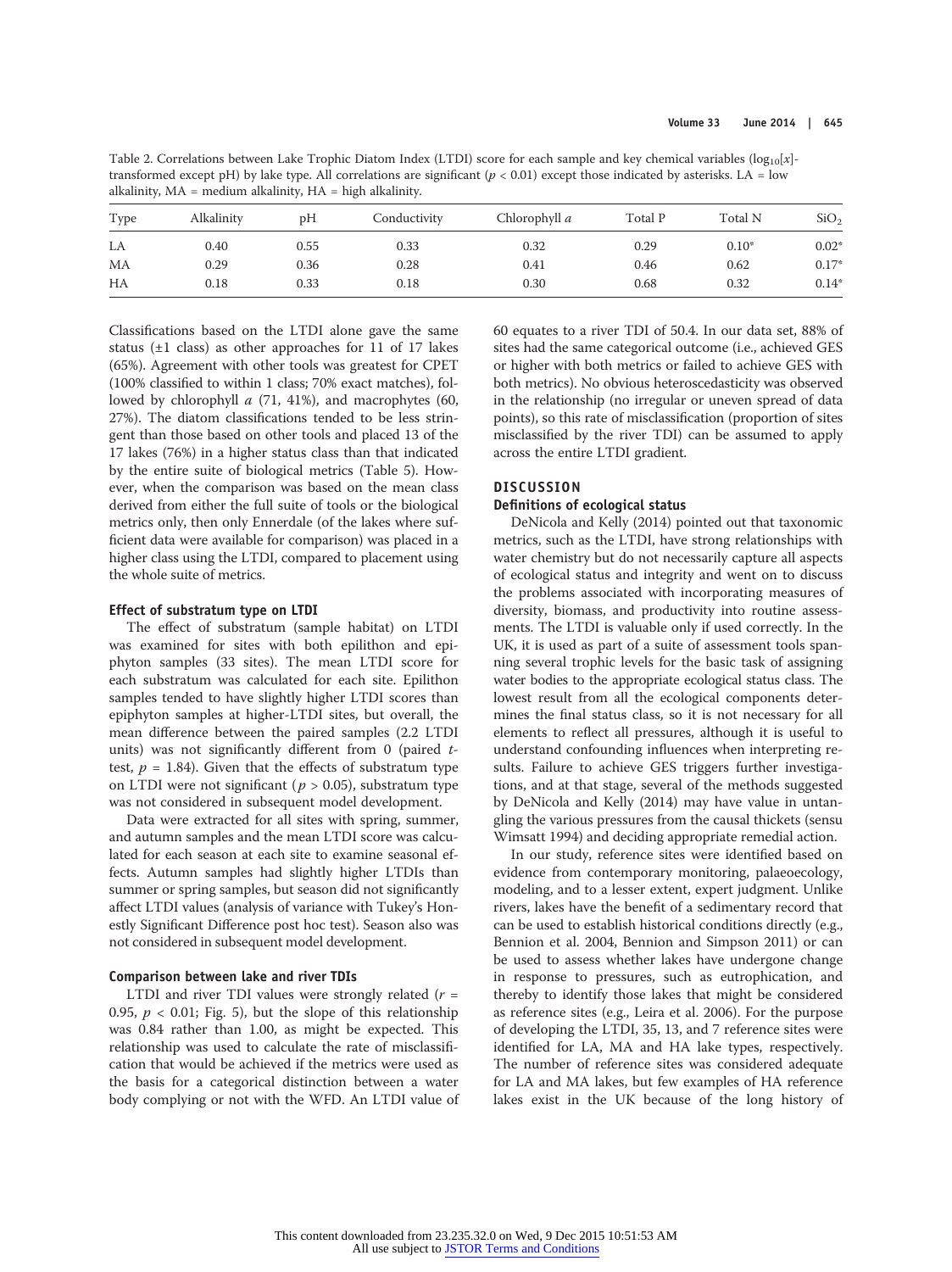

Figure 2. Histograms showing the distribution of Lake Trophic Diatom Index (LTDI) values for samples from low alkalinity (LA) (A), medium alkalinity (MA) (B), and high alkalinity (HA) (C) reference lakes. The numbers in the titles are the median LTDI values for that lake type.

impacts in lowland Britain and the productive nature of the lake catchments (e.g., Bennion and Simpson 2011). Therefore, our definition of reference condition is less robust for HA lakes than for LA and MA lakes.

Defining GES is, in many ways, more problematic than defining HES largely because the normative definitions for GES and MES allow a wide scope for interpretation. The point at which the assemblage ceases to be *slightly* changed and becomes moderately changed is the critical point beyond which a water body needs remedial measures to achieve GES, but the terms of the WFD must be translated into objective and defensible concepts. No absolute justification exists for placement of the GES/MES boundary on the ecological status gradient, and several methods have been proposed (see Davies and Jackson 2006, Brucet et al. 2013). We chose to use the point at which the taxa tolerant to nutrients (which are scarce in pristine environments) become relatively more abundant than the number of taxa that are sensitive to nutrients (which tend to be most common in pristine environments) (Kelly et al. 2009). This method is the paired metric approach outlined by Brucet et al. (2013) and reflects structural and ecophysiological changes in the phytobenthos, insofar as these can be inferred from the taxonomic composition of benthic diatoms (Kelly et al. 2008b, 2009).

When the taxa are classified according to their nutrient sensitivity, those associated with reference conditions tend to be found in the first 3 LTDI groups, with group 2 predominating. However, as EQR decreases, the proportion of individuals belonging to taxa in group 1 falls steeply and GES is characterized by a flora composed predominantly of group-2 taxa, accompanied by a small number of group-1 taxa. As the EQR decreases further (i.e., the pressure increases), an increasing proportion of indifferent (group 3) and tolerant (groups 4 and 5) taxa occur. Another characteristic is that the proportion of motile taxa is low at reference conditions, and this proportion increases as EQR decreases. A few motile taxa (e.g., Navicula angusta) are characteristic of HES and GES, but these taxa rarely are abundant, whereas at lower EQR values, motile taxa, such as Nitzschia spp., often constitute >60% of all individuals in a sample. Some of this difference is driven by biomass because thick periphyton mats in higher-nutrient lakes favor motile species (Yallop and Kelly 2006). Moreover, eutrophic lakes are more likely to have fine sediments, which provide habitat for motile taxa. Consequently, the biofilm found at MES or worse is very different from that described at HES.

The group of sensitive taxa in the lakes data set and in rivers (Kelly et al. 2008a) is dominated largely by A. minutissimum sensu lato and Fragilaria capucina sensu lato, whereas the tolerant category is dominated by Amphora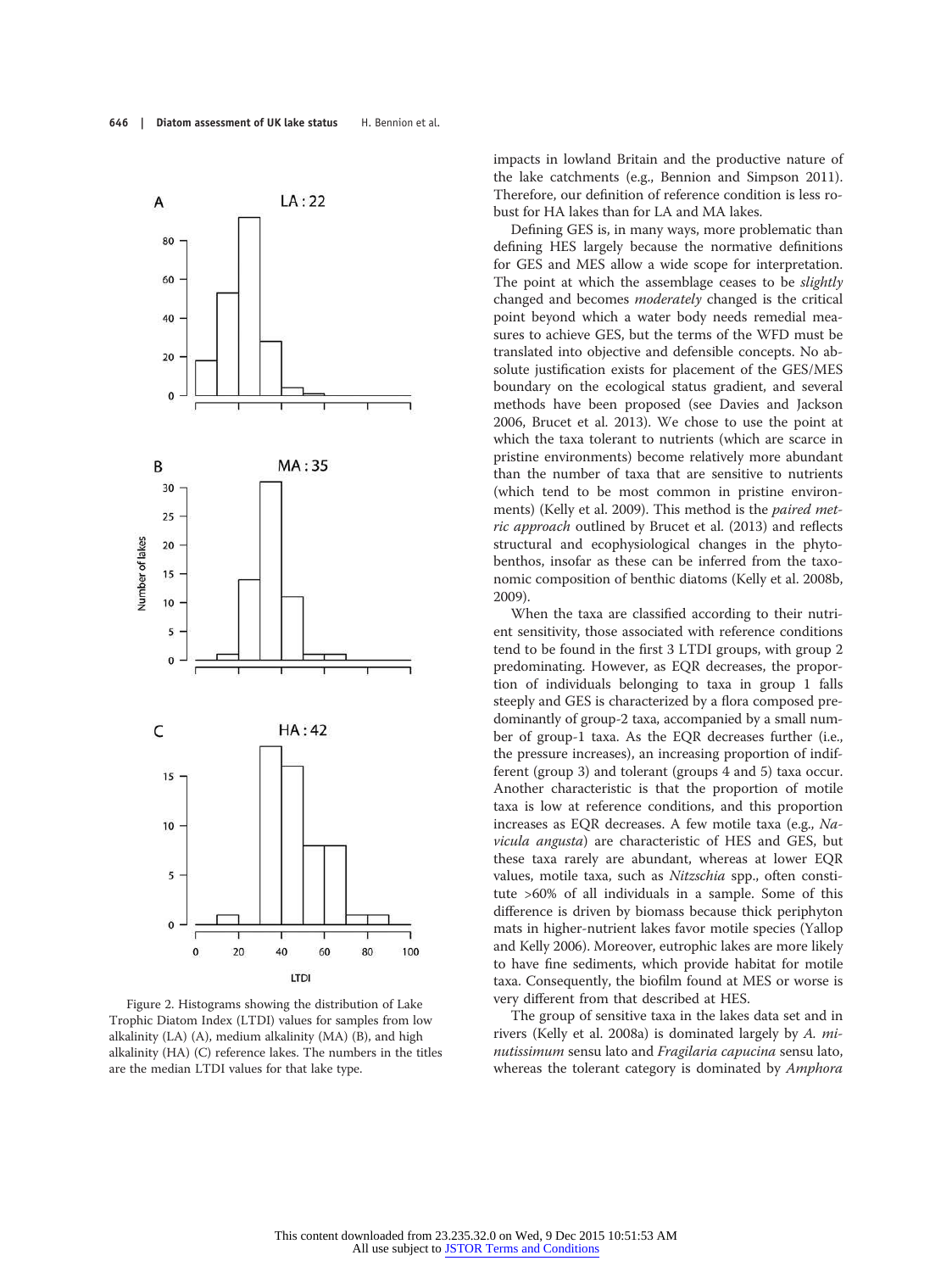

Figure 3. Box-and-whisker plots comparing the distribution of Lake Trophic Diatom Index (LTDI) taxon groups 1 to 5 between reference (ref) and nonreference sites (non-ref) for low alkalinity (LA) (A), medium alkalinity (MA) (B), and high alkalinity (HA) (C) lakes. Lines in boxes show medians, box ends are quartiles, whiskers extend to 1.5 times the interquartile range, and circles show outliers.

pediculus, Navicula, and Nitzschia spp. Therefore, a number of pollution-tolerant taxa are found at the lower end of GES. In low numbers, such taxa are a natural part of the biota and a concept of GES can embrace the possibility of short-term, low-impact events that affect the flora but from which recovery can be rapid. A switch to a biofilm dominated by nutrient-tolerant species occurs with increasing enrichment of key nutrients, and only those species with specialized mechanisms to exploit such conditions proliferate, out-competing the nutrient-sensitive species. The marked increase in motile species (e.g., Navicula gregaria and Navicula dissipata) at the GES/MES interface may be explained by their ability to exploit resources unavailable to those occupying a fixed position within productive biofilms. Naviculoids are light–space specialists requiring relatively high concentrations of N and P, and together with nitzschioids, can overgrow lesscompetitive taxa (Fairchild et al. 1985, Carrick and Lowe 1988). The success of adnate species, such as A. minutissimum sensu lato and Cocconeis placentula sensu lato, may be compromised as they experience light and possibly nutrient limitation. These species may still occur as epiphytes on filamentous algae, such as Cladophora, removing them from the constraints that develop within

thicker biofilms. However, nutrient limitation within the A. minutissimum complex has been questioned (Fairchild et al. 1985) because it is a P specialist capable of obtaining resources at lower concentrations than its rivals within the biofilms. Under enriched conditions, the most prolific of the sessile diatoms are often found as epiphytes (e.g., Cocconeis pediculus, Rhoicosphenia abbreviata), which together with Epithemia adnata have been identified as N specialists because they possess N-fixing cyanobacterial endosymbionts that can dominate in conditions of low N:P (DeYoe et al. 1992, Marks and Lowe 1993, Gottschalk and Kahlert 2012).

#### Model performance

Comparison of LTDI outputs with the a priori classification indicates that the model discriminates reference from nonreference lakes with good accuracy. However, 19, 22, and 17% of the nonreference sites were classified as HES for the LA, MA, and HA lake types, respectively. This degree of difference is not considered excessive because several of these sites were classified as nonreference sites for reasons other than nutrient pressures (e.g., alteration of hydrologic regime). Similarly, the mismatch between classifications based on diatoms and those based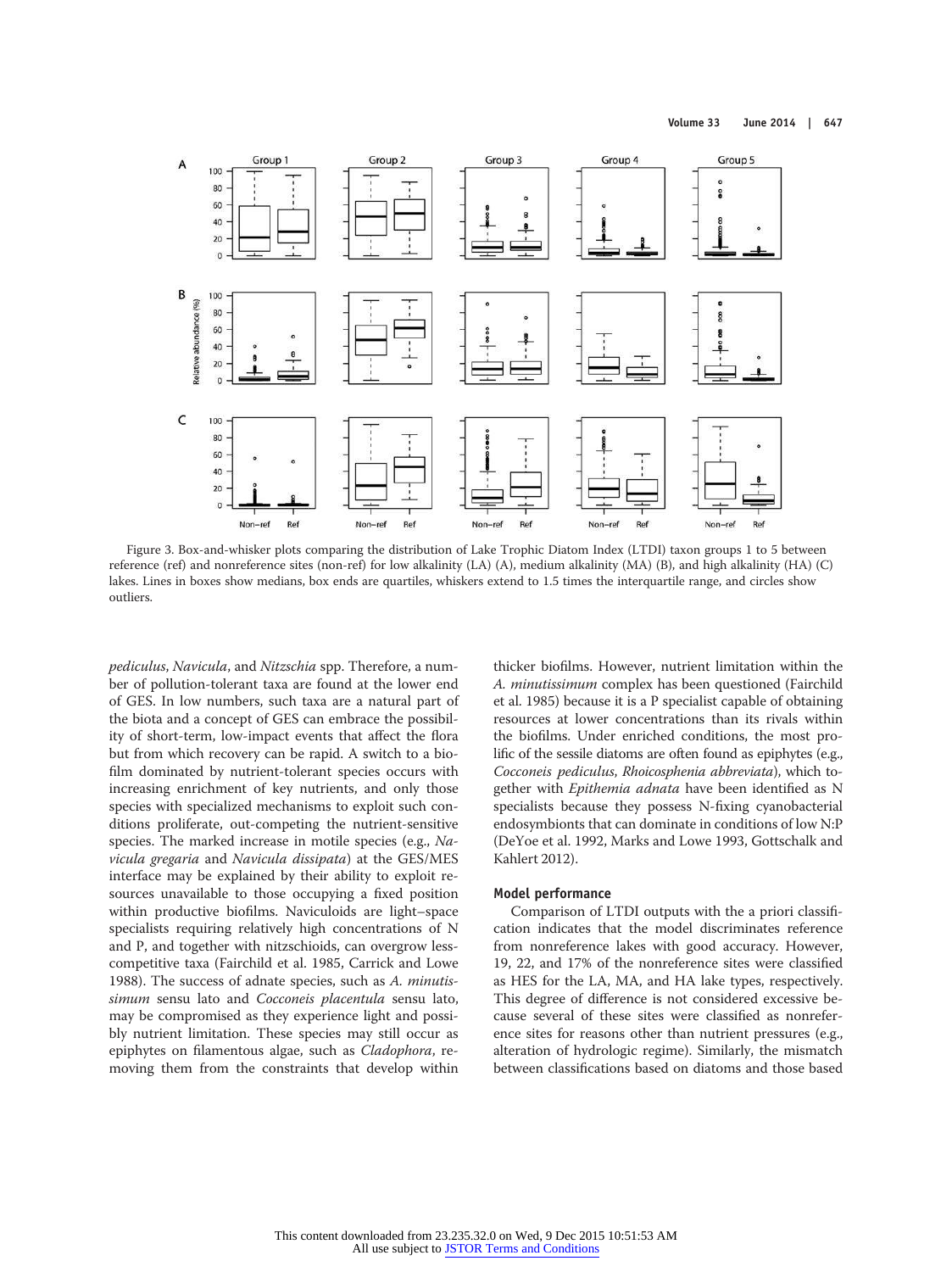

Figure 4. Abundances of nutrient sensitive (open circles) and tolerant (closed circles) diatom taxa along the Ecological Quality Ratio (EQR) gradient for low alkalinity (LA) (A), medium alkalinity (MA) (B), and high alkalinity (HA) (C) lakes. The good/moderate boundary is defined as the crossover between combined groups 1 and 2 (nutrient sensitive), and combined groups 4 and 5 (nutrient tolerant) for the LA and MA types and as the crossover between combined groups 1, 2, and 3, and combined groups 4 and 5 for the HA type.

on other groups of biota used in the Cumbrian lakes reflects responses to other pressures (acidification, hydromorphological, recreational), whose effects will be expressed differently by each element of biological quality. In fact, very high agreement among classifications based on different metrics would suggest redundancy among metrics, which is clearly not the case. Our results show that the LTDI predictions match the predictions made from other evidence for lakes at HES and GES, but diatom and other methods agree less for lakes classified by the other methods as having less-than-good status (e.g., Esthwaite Water and Grasmere; Table 5).

One possible explanation for the lower stringency of the diatom metric than of some other UK lake tools is that the pressure–response relationship was compromised by merging taxa to form aggregates, such as A. minutissimum sensu lato. Some evidence shows that taxa in the A. minutissimum complex can be assigned to morphological groups, each with differing ecological preferences, though these morphological groups are not discontinuous (Potapova and Hamilton 2007). Thus, greater taxonomic discrimination might give stronger relationships with the pressure gradient than we observed. However, in the absence of ecophysiological studies on individual species within this complex, the effects of pressure-related and nonpressurerelated covariables cannot be disentangled. Therefore, we suggest that, given present knowledge, the aggregate provides a better estimate of the functioning of the biofilm (see below).

Another possible explanation is the scarcity of impacted LA lakes. Such lakes tend to occur in areas where agricultural productivity is low and settlements are few. Thus, we were unable to capture the full response gradient. Over the range studied, a generalist taxon, such as A. minutissimum, may not be out-competed by nutrienttolerant taxa. Palaeoecological work at LA lakes indicates that subtle shifts in planktonic diatoms suggest the early stages of enrichment rather than changes in nonplanktonic diatoms (Bennion et al. 2004). In diatom surfacesediment training sets, the main response along the TP gradient is in habitat shifts (i.e., a switch from benthic to planktonic forms) or in composition of the planktonic assemblage, such as a decrease in oligotrophic and an increase in mesotrophic taxa (e.g., Bennion 1995). The high numbers of inocula of taxa, such as A. minutissimum, in a lake littoral zone would buffer it against change, so in our data set, the LA lakes do not cover a long enough nutrient gradient for us to observe marked species turnover. However, changes might be observed in the total biomass of the periphyton. The result is that, for some lakes, diatom metrics are likely to underestimate the degree of ecological change attributable to nutrient enrichment. For example, palaeoecological studies and other ecological data suggest that Loweswater, Bassenthwaite Lake, and Grasmere, 3 of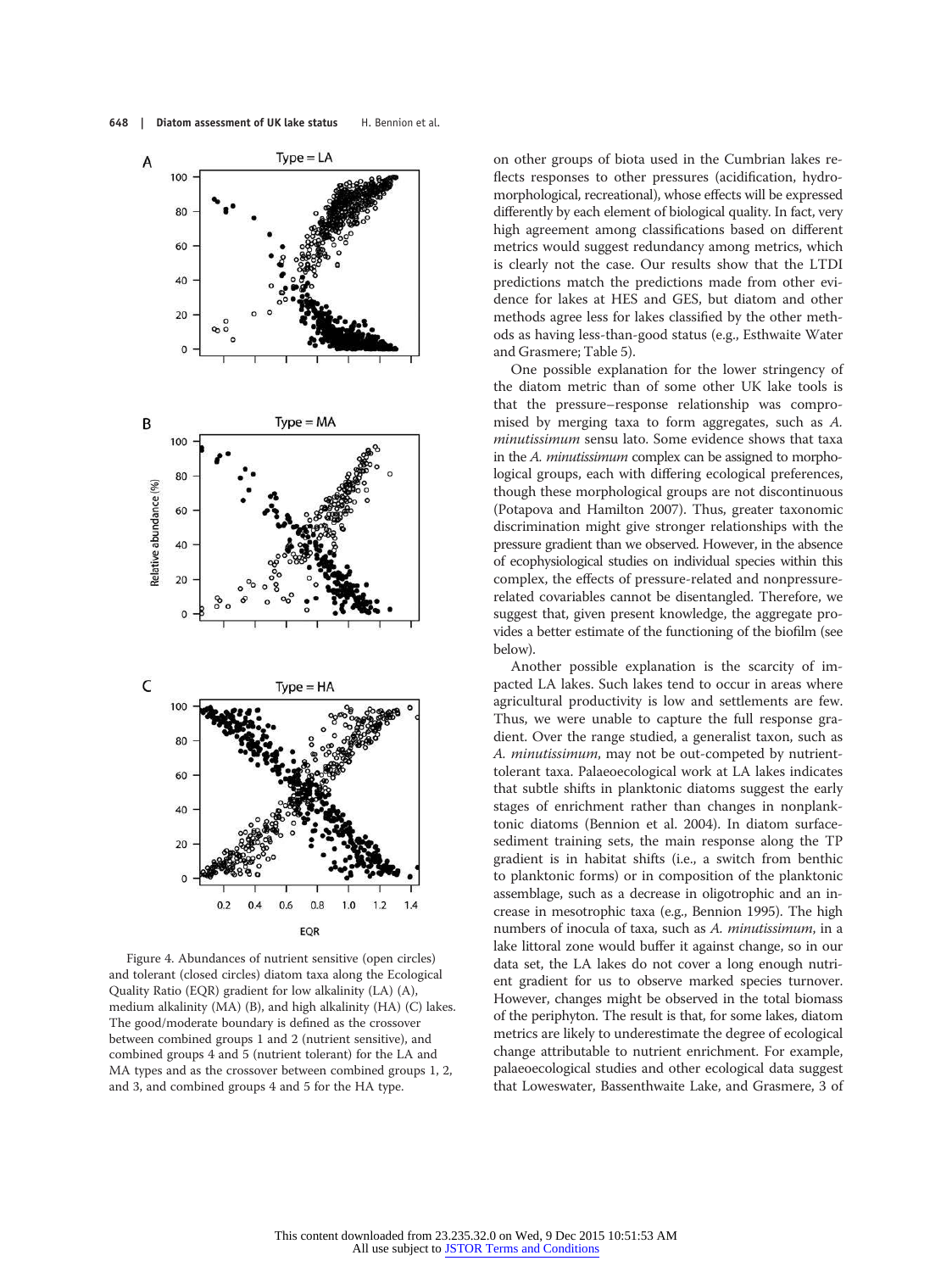Table 3. Ecological Quality Ratio (EQR) class boundaries for the 3 alkalinity types.  $LA = low$  alkalinity,  $MA = medium$ alkalinity,  $HA = high$  alkalinity.  $H = high$ ,  $G = good$ ,  $M =$ moderate,  $P = poor$ ,  $B = bad$  ecological status.

| Type | H/G  | G/M  | M/P  | P/B  |
|------|------|------|------|------|
| LA   | 0.92 | 0.70 | 0.46 | 0.23 |
| МA   | 0.95 | 0.70 | 0.46 | 0.23 |
| НA   | 0.92 | 0.70 | 0.46 | 0.23 |

the Cumbrian lakes included in the validation study, are not in their former oligotrophic state and have experienced enrichment (Bennion et al. 2000). However, this impact is not reflected in the epilithic diatom assemblage. This means that the littoral biofilm can be said to be at GES even though other components of the lake ecosystem, such as macrophytes, are showing signs of enrichment. Rather than reflecting an inadequacy in the diatom model, we think that the LTDI is a reliable assessment of the condition of the littoral biofilm, which is essentially a robust assemblage of organisms that can adapt to slightly increased levels of pressure. Assemblages dominated by A. minutissimum often indicate disturbance or grazing (Biggs et al. 1998), and hence the persistence of this taxon suggests that slightly increased pressure does not lead to fundamental alterations in energy flow through the ecosystem. Hence, ecological functioning, in this part of the biota at least, has not measurably changed. This interpretation continues the theme outlined by DeNicola and Kelly (2014) of focusing on the role of phytobenthos in delivering ecosystem services rather than simply trying to optimize pressure–response relationships.

Consideration also should be given to the different exposure to nutrients experienced within periphyton. Phytoplankton in the water column typically are in more-direct contact with nutrients than are periphyton (Cattaneo 1987, Lowe 1996). Steep resource gradients have been measured in periphyton (Bothwell 1988), and water chemistry in periphyton may differ from that in the water column (Revsbech and Jørgensen 1986). The thickness of the boundary layer overlying the periphyton affects rates of diffusion. In areas of low turbulence, e.g., among aquatic plant beds, this layer may be much thicker than in areas of higher turbulence. The degree of nutrient limitation may depend on the efficiency of nutrient recycling by the bacterial component and potential pathways from overlying water and the hyporheic zone (Wetzel 1993). Thus, it might be hypothesized that the periphyton responses in littoral regions may lag behind those of phytoplankton. Exceptions to this pattern may occur in areas of localized nutrient loading to littoral areas, in which case the phytobenthos might act as an early warning system (Hawes and Smith

1992). The lack of a response by the LA periphyton also could be related to C limitation in LA lakes (Fairchild and Sherman 1993). Despite these concerns, a gathering body of evidence suggests that indices derived from benthic assemblages may be more effective and sensitive measurements of eutrophication than their phytoplanktic counterparts, particularly in sites experiencing increased shore degradation (Kann and Falter 1989, Lambert et al. 2008).

We found no significant differences between LTDI values derived with epilithon or epiphyton at 33 sites, a result corroborating findings from comparable measurements undertaken in rivers (Yallop et al. 2009). Further, Kitner and Poulíčková (2003) measured no significant differences in trophic indices derived from epilithon, epiphyton, and epipelon in samples from shallow lakes.

The UK plant metric (LEAFPACS) and the LTDI provided the same status in only 4 of the 17 lakes in the English Lake District, whereas the LTDI indicated a higher status than LEAFPACS in 11 other lakes. Indices derived from macrophytes might not be a direct indication of water-column nutrient concentrations because most macrophytes derive most of their nutrients from the sediments, whereas their epiphytes rely on nutrients in the littoral water column and are considered the primary scavengers of nutrients from the water column (Wetzel 2001). The shorter generation time for diatoms means they provide an indication of increasing or decreasing water quality over time scales of weeks, whereas macrophytes, with longer generation times and lower rates of dispersal, are slower to respond (Schneider et al. 2012). Schneider et al. (2012) suggested that differences in assessments between biotic indices based on diatoms and those based on macrophytes are expected in ecosystems subjected to environmental change, and they postulated that differences between indices inform us of ecosystem stability. In some lakes, we recorded either no difference (Wastwater,

Table 4. Model predictions of ecological status class vs a priori reference status for each lake type indicating number of sites in each class.

| Type              | High | Good | Moderate | Poor | Bad      |
|-------------------|------|------|----------|------|----------|
| Low alkalinity    |      |      |          |      |          |
| Reference         | 24   | 11   |          | 0    | 0        |
| Nonreference      | 3    | 10   | 1        | 2    |          |
| Medium alkalinity |      |      |          |      |          |
| Reference         | 10   | 3    | 0        | 0    | 0        |
| Nonreference      | 4    | 8    | 4        | 2    |          |
| High alkalinity   |      |      |          |      |          |
| Reference         | 3    | 4    | 0        | 0    | $\Omega$ |
| Nonreference      | 5    | 6    | 5        | 8    | 5        |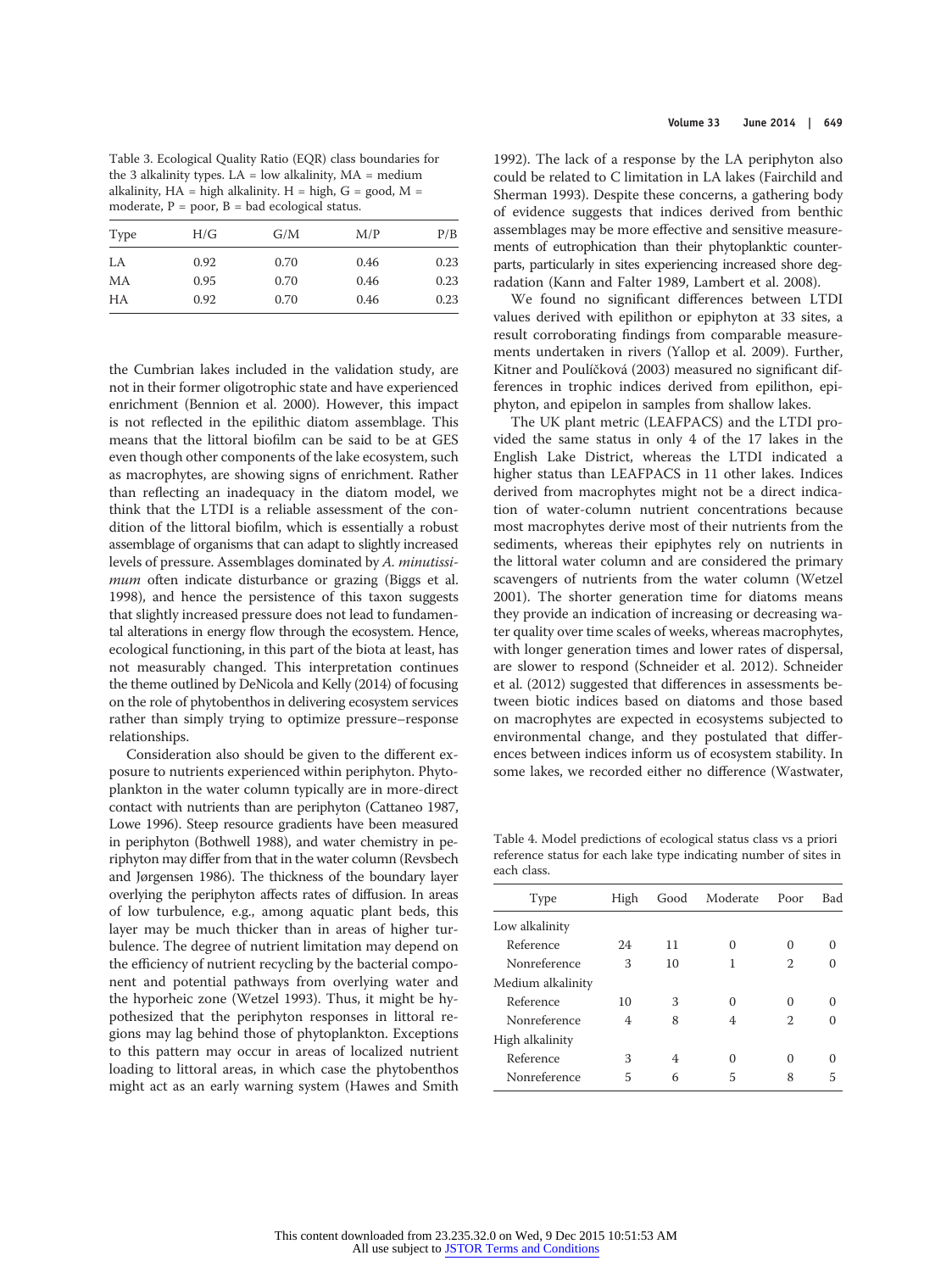| ith other status assessments for 17 lakes in the English Lake District. H = high, G = good, M = moderate, P = poor, B = | . = high alkalinity, D = deep, S = shallow, vS = very shallow, 2000 = year of sampling, Ref = reference, TP = total P, Chl | a = chlorophyll a, CPET = chironomid pupal exuvial technique, Palaeo = palaeoecological study, LTDI = Lake Trophic Diatom Index, WBID = Waterbody ID as used in the | t of alkalinity and lake depth.                       |
|-------------------------------------------------------------------------------------------------------------------------|----------------------------------------------------------------------------------------------------------------------------|---------------------------------------------------------------------------------------------------------------------------------------------------------------------|-------------------------------------------------------|
| Table 5. Comparison of diatom classification results wit.                                                               | bad, LA = low alkalinity, $MA$ = medium alkalinity, $HA$                                                                   |                                                                                                                                                                     | JK Lakes database. Type is formatted as a combination |

|       |                    |                  |                      |                   |                      |                                     |                            |                        |                           |                   |                |                   |              | Ecological status based on: |                    |      |
|-------|--------------------|------------------|----------------------|-------------------|----------------------|-------------------------------------|----------------------------|------------------------|---------------------------|-------------------|----------------|-------------------|--------------|-----------------------------|--------------------|------|
| WBID  | Name               | Type             | Maximum<br>depth (m) | depth (m)<br>Mean | Alkalinity<br>(mg/L) | (1/ <sup>81</sup> ) 2000<br>Mean TP | Mean Chl a<br>(lug/L) 2000 | Ref TP<br>$(L\beta H)$ | Ref Chl $a$<br>$(118\mu)$ | Ê                 | O <sub>2</sub> | Chl $a$           | Plants       | CPET                        | Palaeo             | LTDI |
| 29183 | Wast Water         | GNJ              | 76                   | 39.73             | $\infty$             |                                     | 1.19                       |                        | م.<br>1                   | 工                 | G              | エ                 | 工            | 工                           | 工                  | エ    |
| 29052 | Buttermere         | LAD              | 28.6                 | 09.91             | \$                   | $\frac{4}{11}$                      | 1.59                       | ص                      | $^{0.1}$                  | 工                 | 工              | エ                 | Ξ            | 工                           | $\boldsymbol{\Xi}$ | エ    |
| 29062 | Ennerdale Water    | $\mathsf{LAD}$   | $42\,$               | 17.76             | 62                   | 1.9                                 | 1.26                       | ص                      | $\frac{8}{1}$             | Ξ                 | エ              | Ξ                 | ↺            | ℧                           | ⋝                  | エ    |
| 29116 | Brothers Water     | <b>NIAS</b>      | 15                   | 6.20              | 202                  | 6.6                                 | 2.18                       | $\infty$               | 3.3                       | Ξ                 |                | エ                 |              |                             |                    | 工    |
| 29000 | Crummock Water     | LAD              | 43.9                 | 26.70             | 50                   | 3.2                                 | 2.95                       |                        | 1.5                       | 工                 | Ξ              | ↺                 | ↺            | Ξ                           | Ξ                  | ℧    |
| 28965 | Derwent Water      | LAS              | 22                   | 5.50              | 127                  | 7.5                                 | 4.73                       | $\infty$               | 3.0                       | 工                 | $\geq$         | ↺                 | Z            | 工                           | U                  | ↺    |
| 29321 | Coniston Water     | <b>MAD</b>       | 56.1                 | 24.10             | 222                  | 7.5                                 | 5.68                       | ७                      | 2.3                       | Ξ                 | Ξ              | ≍                 | U            | ↺                           | ≍                  | ↺    |
| 28955 | Ullswater          | <b>MAD</b>       | 62.5                 | 25.30             | 248                  | 9.9                                 | 4.85                       | ৩                      | 2.4                       | U                 | Ξ              | Z                 | $\geq$       | $\mathbb{H}$                | 工                  | エ    |
| 29233 | Windermere N Basin | <b>MAD</b>       | $\mathfrak{A}$       | 25.10             | 250                  | 12.3                                | 4.35                       | ৩                      | 2.4                       | ↺                 |                | U                 | $\geq$       | ↺                           |                    | ↺    |
| 29233 | Windermere S Basin | <b>MAD</b>       | $\mathcal{Q}$        | 16.8              | 250                  | 13.9                                | 6.42                       | $\sim$                 | 2.7                       | Σ                 | G              | z                 | Z            | ↺                           | $\sim$             | ↺    |
| 28986 | Loweswater         | LAS              | 16                   | 8.37              | 185                  | 16.4                                | 9.62                       | $^{\circ}$             | 2.9                       | Z                 |                | Σ                 |              | ↺                           | Σ                  | ↺    |
| 29197 | Rydal Water        | LAS              | $\leq 10$            | 5.30              | 160                  | 18.1                                | 6.53                       | $^{\circ}$             | 3.2                       | Σ                 |                | ⊠                 | $\sim$       |                             |                    | ↺    |
| 28847 | Bassenthwaite Lake | LAS              | 19                   | 5.30              | 180                  | 20.9                                | 14.53                      | Q                      | 3.3                       | Z                 | $\sim$         | $\sim$            | $\mathbf{r}$ | ↺                           | ⋝                  | ↺    |
| 29328 | Esthwaite Water    | <b>MAS</b>       | 15.5                 | 6.40              | 459                  | 30.3                                | 21.02                      | $\subseteq$            | $\ddot{q}$                | Z                 |                | $\sim$            | ℧            |                             | ⊠                  | エ    |
| 29270 | Blelham Tarn       | <b>MMS</b>       | 14.5                 | 6.80              | 558                  | 31.7                                | 14.94                      |                        |                           | z                 |                | ≳                 | $\sim$       |                             | ↺                  | ↺    |
| 29184 | Grasmere           | LAS              | 21.5                 | 7.74              | 168                  | 23.6                                | 12.34                      | $^{\circ}$             | 2.9                       | ⊠                 | $\sim$         | $\sim$            | ≳            |                             | $\geq$             | Ξ    |
| 29222 | Elterwater         | LAv <sub>S</sub> | 74                   | 2.90              | 135                  | 50.7                                | 30.32                      | Q                      | 3.6                       | $\mathbf{\Omega}$ |                | $\mathbf{\Omega}$ | $\sim$       |                             | $\geq$             | ↺    |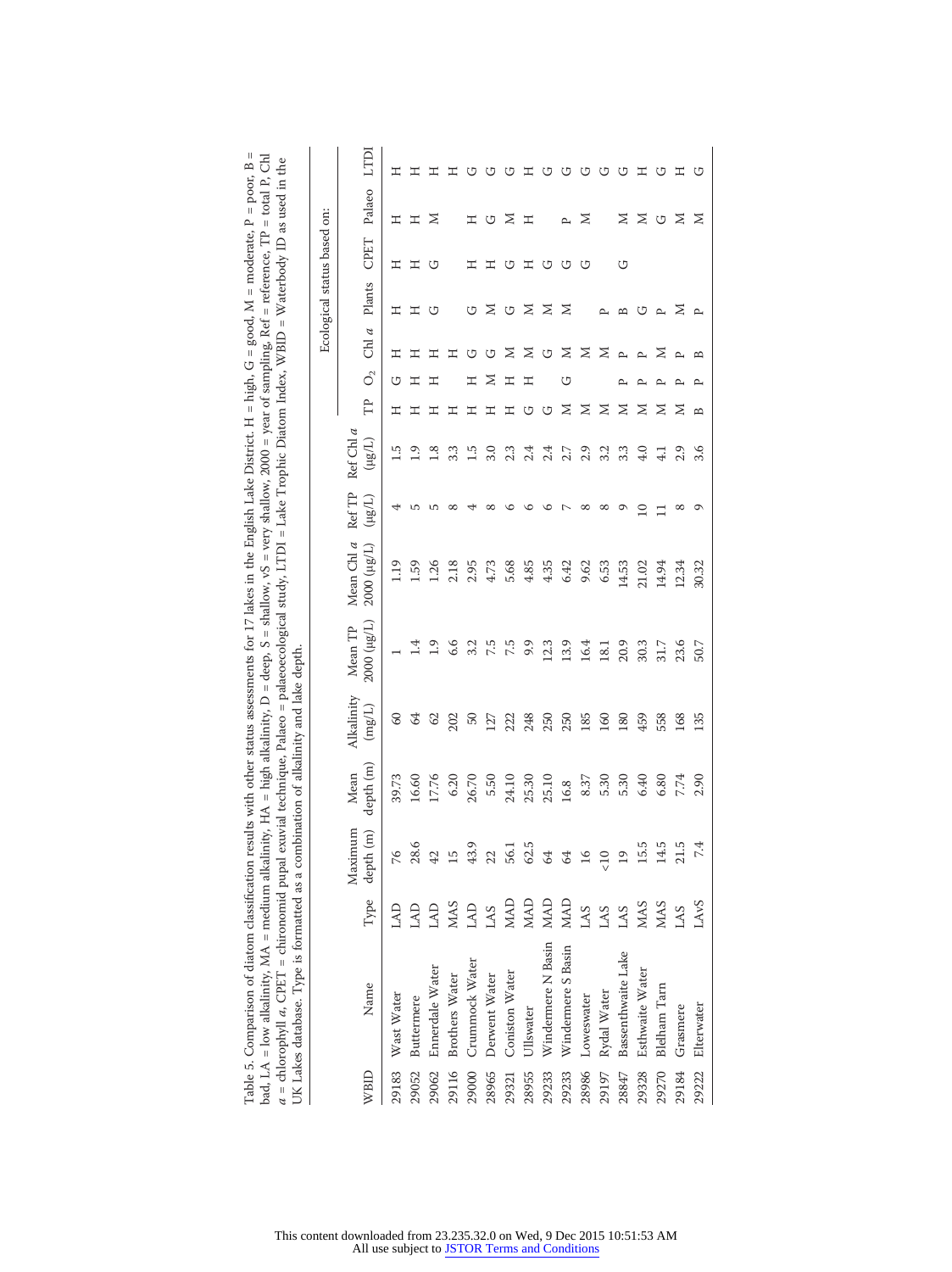

Figure 5. Relationship between Trophic Diatom Index (TDI) lake and river metrics for low ( $n = 514$ ), medium ( $n = 188$ ), and high ( $n = 377$ ) alkalinity lakes.

Buttermere), or only 1-status-class difference (Ennerdale Water, Crummock Water) between status indices obtained from diatoms, plants, chironomid exuviae, palaeoindicators, and other metrics, including chlorophyll a or TP (Table 5). In other lakes (e.g., Bassenthwaite Lake, Windermere South Basin) these indices spanned up to 4 status classes, indicating greater instability.

A reduction in external nutrient loading, in many cases, might not lead to the return of macrophyte domination in lakes because of a number of stabilizing factors that operate in the turbid state. Delayed responses might result from internal P loading (Scheffer et al. 1997). Therefore, reduction in nutrient loading might bring about an improvement in the littoral flora before any noticeable change occurs in the macrophyte assemblage. Use of both metrics is recommended to provide more information about the potential for ecosystem recovery.

The strong agreement between results of assessments based on diatoms and those based on chironomids may reflect the tight coupling between benthic diatoms and chironomid grazers (Maasri et al. 2008, Tarkowska-Kukuryk 2013). The data set used for these comparisons was small, and the association may be a by-product of 2 independent strong correlations with the underlying TP gradient, but the possibility of a functional link between the 2 groups suggests that the outcome of assessing both components is more than the sum of assessing 2 separately.

#### Do diatoms respond differently in lakes and rivers?

Some authors have shown that diatom metrics developed for rivers are strongly correlated with pressure gra-

dients in lakes (Blanco et al. 2004, Bolla et al. 2010, Cellamere et al. 2012). This outcome leads to questions regarding the need for distinct lake-diatom assessment tools. Cantonati and Lowe (2014) highlighted similarities in the physical and biological pressures encountered by biofilms in the littoral zones of lakes and in rivers. In our study, the TDI metric calibrated on a river data set (Kelly et al. 2008a) was strongly correlated with the LTDI but had a distinctly different response when applied to our lake data set. This difference was manifested in a lower slope  $($ 1) over the alkalinity spectrum of lake types (Fig. 5). One possible explanation for this is that the river TDI was calibrated against a longer nutrient gradient, so the range of river TDI values is compressed relative to lake TDI values. Because UK lakes have fewer point-source discharges of organic matter and their littoral regions have longer residence times compared with rivers, taxa strongly associated with organic pollution (e.g., Nitzschia palea, Fistulifera saprophila) are less likely to thrive. Blanco et al. (2004), Bolla et al. (2010), and Cellamere et al. (2012) all used metrics developed for rivers, but many of their sites were compressed into the upper half of the scale of the metrics. The river TDI used in our study fared better, perhaps because of its origin as an index of inorganic, rather than organic, enrichment (Kelly and Whitton 1995). Some taxa do appear to be more strongly associated with either lakes (e.g., Epithemia spp., some Cymbella species) or rivers (Hannaea arcus), but most diatoms are opportunistic and exploit the similarities between lake littoral zones and river beds (Cantonati and Lowe 2014). Thus, river metrics do offer a potential alternative to lake-specific metrics (Kahlert and Gottschalk 2014). However, the effects of eutrophication on littoral assemblages in lakes are manifested partly through the shading brought about by increased phytoplankton biomass, with possibilities of subtle interactions that would be overlooked through use of a river metric.

#### **Conclusions**

A diatom model, the LTDI, and a rationale for placing status-class boundaries has been successfully developed for assessing ecological status of 3 lake types (LA, MA, HA) along a nutrient gradient. Two-thirds of all lakes identified as reference sites were classified by the LTDI as HES and the rest as GES, whereas the model predicted most nonreference sites as GES or worse. Therefore, the model performs well. However, for LA lakes, the LTDI appears to be less stringent than other UK tools, possibly because of an apparent lack of sensitivity of the benthic diatoms to nutrient pressure in this lake type and the confounding relationship with alkalinity. Furthermore, the scarcity of impacted LA lakes prevented us from capturing the full gradient of response. Nevertheless, the LTDI gives a reasonable assessment of the condition of the littoral bio-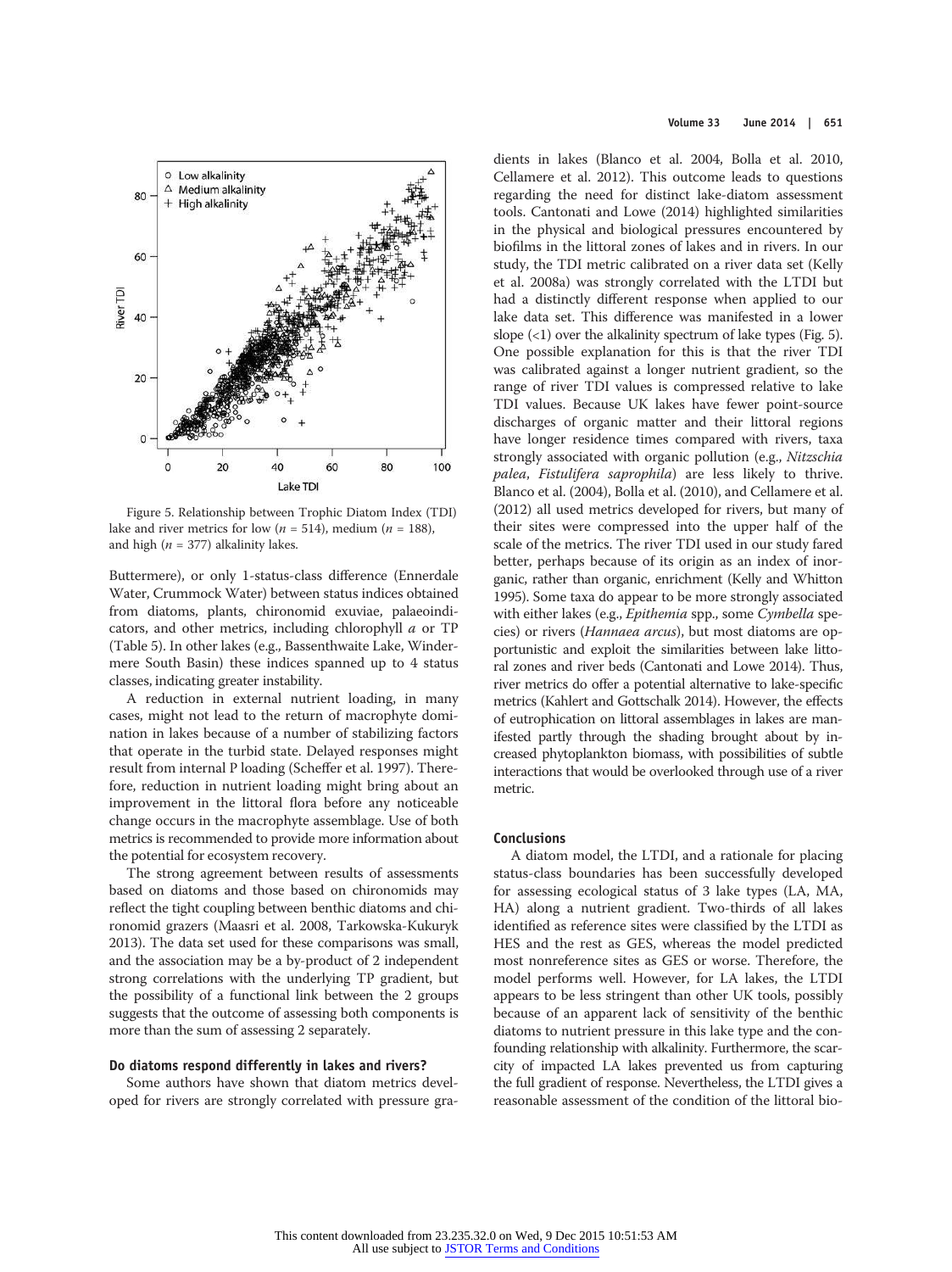#### 652 | Diatom assessment of UK lake status H. Bennion et al.

film and makes a valuable contribution to the classification toolkit for UK standing waters. It provides a foundation upon which the statutory agencies can monitor to assess the status of UK freshwaters and a statistically sound basis for identifying the need or otherwise for Programmes of Measures. A full description of the method described here is available at www.wfduk.org.

## ACKNOWLEDGEMENTS

This work was funded by the Environment Agency of England and Wales and the Scotland and Northern Ireland Forum for Environmental Research (SNIFFER). It does not necessarily represent the final or policy positions of the UK WFD Technical Advisory Group or any of its partner agencies. Many thanks to Kevin Roe and Simon Turner for diatom preparations and to Gayle Pereira and Gina Henderson for some of the diatom analysis. Thanks also to Lydia King for providing her data on the 17 Cumbrian lakes.

#### LITERATURE CITED

- Battarbee, R. W. 1999. The importance of palaeolimnology to lake restoration. Hydrobiologia 395/396:149–159.
	- Battarbee, R. W., V. J. Jones, R. J. Flower, N. G. Cameron, H. Bennion, L. Carvalho, and S. Juggins. 2001. Diatoms. Pages 155–202 in J. P. Smol, H. J. B. Birks, and W. M. Last (editors). Tracking environmental change using lake sediments. Volume 3: Terrestrial, algal and siliceous indicators. Kluwer Academic Publishers, Dordrecht, The Netherlands.
- Battarbee, R. W., D. Morley, H. Bennion, G. L. Simpson, M. Hughes, and V. Bauere. 2011. A palaeolimnological metadatabase for assessing the ecological status of lakes. Journal of Paleolimnology 45:405–414.
- Bennion, H. 1995. Surface-sediment diatom assemblages in shallow, artificial, enriched ponds, and implications for reconstructing trophic status. Diatom Research 10:1–19.
- Bennion, H., J. Fluin, and G. L. Simpson. 2004. Assessing eutrophication and reference conditions for Scottish freshwater lochs using subfossil diatoms. Journal of Applied Ecology 41: 124–138.
- Bennion, H., S. Juggins, and N. J. Anderson. 1996. Predicting epilimnetic phosphorus concentrations using an improved diatom-based transfer function and its application to lake eutrophication management. Environmental Science and Technology 30:2004–2007.
- Bennion, H., D. Monteith, and P. Appleby. 2000. Temporal and geographical variation in lake trophic status in the English Lake District: evidence from (sub)fossil diatoms and aquatic macrophytes. Freshwater Biology 45:394–412.
- Bennion, H., and G. L. Simpson. 2011. The use of diatom records to establish reference conditions for UK lakes subject to eutrophication. Journal of Paleolimnology 45:469– 488.
	- Biggs, B. J. F., R. J. Stevenson, and R. L. Lowe. 1998. A habitat matrix conceptual model for stream periphyton. Archiv für Hydrobiologie 143:21–56.
- Birk, S., W. Bonne, A. Borja, S. Brucet, A. Courrat, S. Poikane, A. Solimini, W. van de Bund, N. Zampoukas, and D. Hering. 2012. Three hundred ways to assess Europe's surface waters:

an almost complete overview of biological methods to implement the Water Framework Directive. Ecological Indicators 18:31–41.

- Blanco, S., L. Ector, and E. Bécares. 2004. Epiphytic diatoms as water quality indicators in Spanish shallow lakes. Vie et Milieu 54:71–79.
- Bolla, B., G. Borics, K. T. Kiss, N. M. Reskóné, G. Várbíró, and E. Ács. 2010. Recommendations for ecological status assessment of Lake Balaton (largest shallow lake of Central Europe), based on benthic diatom communities. Vie et Milieu 60:197–208.
- $\rightarrow$  Bothwell, M. L. 1988. Growth rate response of lotic periphytic diatoms to experimental phosphorus enrichment. The influence of temperature and light. Canadian Journal of Fisheries and Aquatic Sciences 45:261–270.
- Brucet, S., S. Poikane, A. Lyche-Solheim, and S. Birk. 2013. Biological assessment of European lakes: ecological rationale and human impacts. Freshwater Biology 58:1106–1115.
- $\rightarrow$  Cantonati, M., and R. L. Lowe. 2014. Lake benthic algae: toward an understanding of their ecology. Freshwater Science 33:475–486.
- Carrick, H. J., and R. L. Lowe. 1988. Response of Lake Michigan benthic algae to an in situ enrichment with Si, N, and P. Canadian Journal of Fisheries and Aquatic Sciences 45:271– 279.
- Carvalho, L., A. Solimini, G. Phillips, M. van den Berg, O.-P. Pietilainen, A. Lyche Solheim, S. Poikane, and U. Mischke. 2008. Chlorophyll reference conditions for European lake types used for intercalibration of ecological status. Aquatic Ecology 42:203–211.
- Cattaneo, A. 1987. Periphyton in lakes of different trophy. Canadian Journal of Fisheries and Aquatic Sciences 44:296– 303.
- $\rightarrow$  Cellamere, M., S. Morin, M. Coste, and J. Haury. 2012. Ecological assessment of French Atlantic lakes based on phytoplankton, phytobenthos and macrophytes. Environmental Monitoring and Assessment 184:4685–4708.
	- CEN (Comité Européen de Normalisation). 2003. Water quality—Guidance standard for the routine sampling and pretreatment of benthic diatoms from rivers. EN 13946:2003. Comité Européen de Normalisation, Geneva, Switzerland.
	- CEN (Comité Européen de Normalisation). 2004. Water quality—Guidance standard for the identification, enumeration and interpretation of benthic diatom samples from running waters. EN 14407:2004. Comité Européen de Normalisation, Geneva, Switzerland.
- Davies, S. P., and S. K. Jackson. 2006. The biological condition gradient: a descriptive model for interpreting change in aquatic ecosystems. Ecological Applications 16:1251–1266.
- → DeNicola, D. M., E. de Eyto, A. Wemaere, and K. Irvine. 2004. Using epilithic algal communities to assess trophic status in Irish lakes. Journal of Phycology 40:481–495.
- DeNicola, D. M., and M. G. Kelly. 2014. Role of periphyton in ecological assessment of lakes. Freshwater Science 33:619– 638.
- → Denys, L. 2004. Relation of abundance-weighted averages of diatom indicator values to measured environmental conditions in standing freshwaters. Ecological Indicators 4:255–275.
- Denys, L. 2006. Calibration of littoral diatoms to water chemistry in standing fresh waters (Flanders, lower Belgium): infer-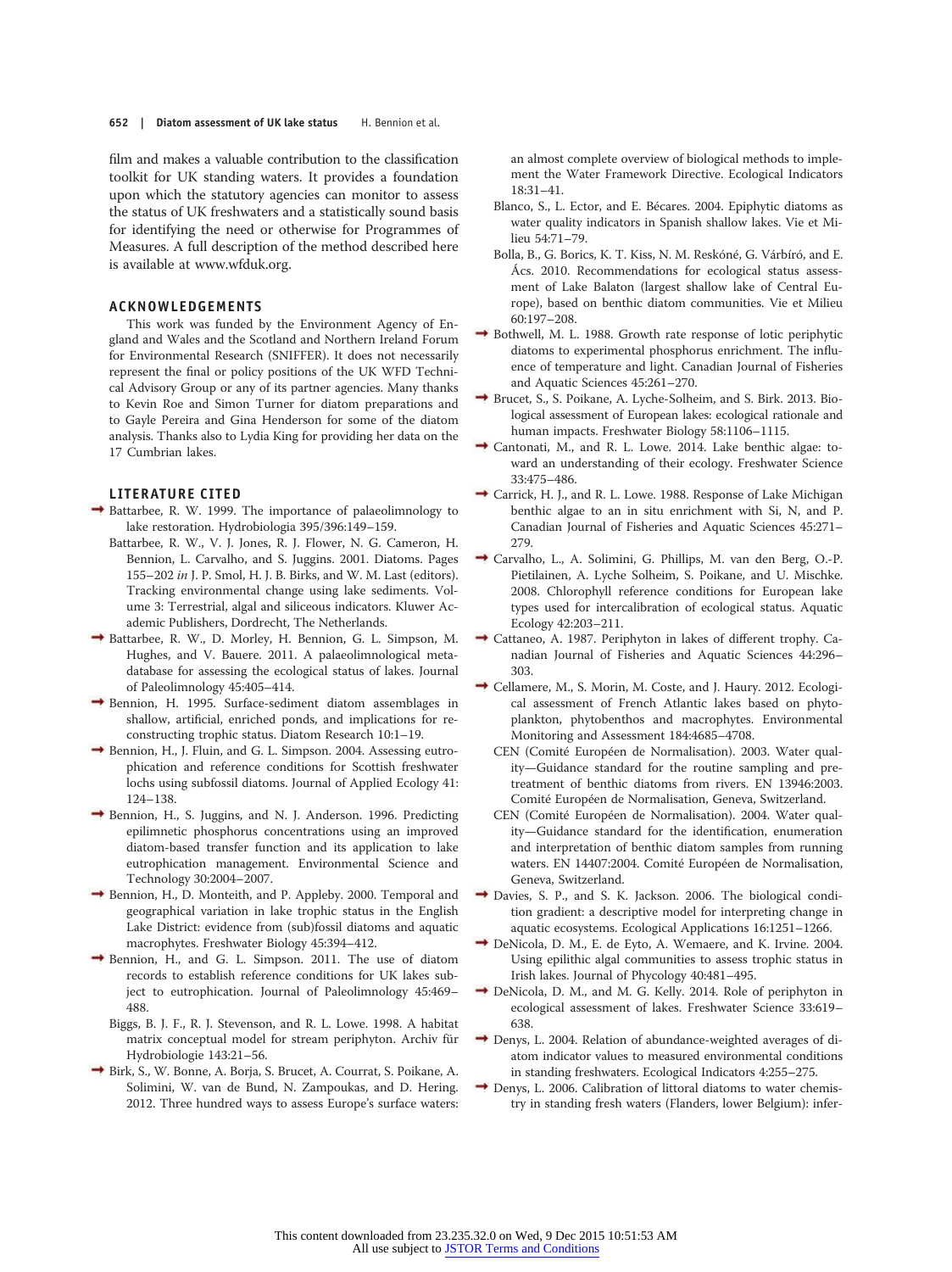ence models for historical sediment assemblages. Journal of Paleolimnology 35:763–787.

- $\rightarrow$  Denys, L. 2007. Water-chemistry transfer functions for epiphytic diatoms in standing freshwaters and a comparison with models based on littoral sediment assemblages (Flanders, Belgium). Journal of Paleolimnology 38:97–116.
- DeYoe, H. R., R. L. Lowe, and J. C. Marks. 1992. Effects of nitrogen and phosphorus on the endosymbiont load of Rhopalodia gibba and Epithemia turgida (Bacillariophyceae). Journal of Phycology 28:773–777.
	- European Union. 2000. Directive 2000/60/EC of the European Parliament and of the Council of 23 October 2000 establishing a framework for Community action in the field of water policy. Official Journal of the European Communities L327:1–73.
- Fairchild, G. W., R. L. Lowe, and W. T. Richardson. 1985. Algal periphyton growth on nutrient-diffusing substrates: an in situ bioassay. Ecology 66:465-472.
- Fairchild, G. W., and J. W. Sherman. 1993. Algal periphyton response to acidity and nutrients in softwater lakes: lake comparison vs nutrient enrichment approaches. Journal of the North American Benthological Society 12:157–167.
- Fourtanier, E., and J. P. Kociolek. 1999. Catalogue of the diatom genera. Diatom Research 14:1–190.
- Gottschalk, S., and M. Kahlert. 2012. Shifts in taxonomical and guild composition of littoral diatom assemblages along environmental gradients. Hydrobiologia 694:41–56.
	- Hall, R. I., and J. P. Smol. 2010. Diatoms as indicators of lake eutrophication. Pages 122–151 in J. P. Smol and E. F. Stoermer (editors). The diatoms: applications for the environmental and earth sciences. 2nd edition. Cambridge University Press, Cambridge, UK.
	- Hartley, B., H. G. Barber, and J. R. Carter. 1996. An atlas of British diatoms. P. A. Sims (editor). Biopress, Bristol, UK.
- Hawes, I. H., and R. Smith. 1992. Effect of localised enrichment on the shallow epilithic periphyton of oligotrophic Lake Taupo. New Zealand Journal of Marine and Freshwater Research 27: 365–372.
	- Hendey, N. I. 1974. The permanganate method for cleaning freshly gathered diatoms. Microscopy 32:423–426.
- Hill, M., J. Mountford, D. Troy, and R. Bunce. 2000. Extending Ellenberg's indicator values to a new area: an algorithmic approach. Journal of Applied Ecology 37:3–15.
	- Hofmann, G. 1994. Aufwuchs-Diatomeen in Seen und ihre Eignung als Indikatoren der Trophie. Bibliotheca Diatomologica 30. J. Cramer, Berlin, Germany.
- Järvinen, M., S. Drakare, G. Free, A. Lyche-Solheim, G. Phillips, B. Skjelbred, U. Mischke, I. Ott, S. Poikane, M. Søndergaard, A. Pasztaleniec, J. Van Wichelen, and R. Portielje. 2013. Phytoplankton indicator taxa for reference conditions in northern and central European lowland lakes. Hydrobiologia 704: 97–113.
- $\rightarrow$  Kahlert, M., and S. Gottschalk. 2014. Benthic diatom communities in lakes and streams of Sweden—why are they different? Freshwater Science 33:655–669.
- Kann, J., and C. M. Falter. 1989. Periphyton indicators of enrichment in Lake Pend Oreille, Idaho. Lake Reservoir Management 5:39–48.
- Kelly, M. G. 2011. The Emperor's new clothes? A comment on Besse-Lototskaya et al. (2011). Ecological Indicators 11: 1492–1494.
- $\rightarrow$  Kelly, M. G. 2013. Data rich, information poor? Phytobenthos assessment and the Water Framework Directive. European Journal of Phycology 48:437–450.
- Kelly, M. G., A. Cazaubon, E. Coring, A. Dell'uomo, L. Ector, B. Goldsmith, H. Guasch, J. Hürlimann, A. Jarlman, B. Kawecka, J. Kwandrans, R. Laugaste, E.-A. Lindstrøm, M. Leitao, P. Marvan, J. Padisák, E. Pipp, J. Prygiel, E. Rott, S. Sabater, H. Van Dam, and J. Vizinet. 1998. Recommendations for the routine sampling of diatoms for water quality assessments in Europe. Journal of Applied Phycology 10: 215–224.
	- Kelly, M., S. Juggins, R. Guthrie, S. Pritchard, J. Jamieson, B. Rippey, H. Hirst, and M. Yallop. 2008a. Assessment of ecological status in UK rivers using diatoms. Freshwater Biology 53:403–422.
- $\rightarrow$  Kelly, M. G., L. King, R. I. Jones, P. A. Barker, and B. J. Jamieson. 2008b. Validation of diatoms as proxies for phytobenthos when assessing ecological status in lakes. Hydrobiologia 610:125–129.
- $\rightarrow$  Kelly, M. G., L. King, and B. ní Chatháin. 2009. The conceptual basis of ecological status assessments using diatoms. Proceedings of the Royal Irish Academy: Biology and Environment 109B:175–189.
- $\rightarrow$  Kelly, M. G., and B. A. Whitton. 1995. The Trophic Diatom Index: a new index for monitoring eutrophication in rivers. Journal of Applied Phycology 7:433–444.
- $\rightarrow$  King, L., P. Barker, and R. I. Jones. 2000. Epilithic algal communities and their relationship to environmental variables in lakes of the English Lake District. Freshwater Biology 45:425–442.
- King, L., G. Clarke, H. Bennion, M. G. Kelly, and M. L. Yallop. 2006. Recommendations for sampling littoral diatoms in lakes for ecological status assessments. Journal of Applied Phycology 18:15–25.
- Kitner, M., and A. Pouličková. 2003. Littoral diatoms as indicators for the eutrophication of shallow lakes. Hydrobiologia 506/509:519–524.
	- Krammer, K., and H. Lange-Bertalot. 1986–2004. Bacillariophyceae. 1–4 Teil. Süsswasserflora von Mitteleuropa. H. Ettl, J. Gerloff, H. Heynig, and D. Mollenhauer (editors). Fischer-Verlag, Stuttgart, Germany.
- Lambert, D., A. Cattaneo, and R. Carignan. 2008. Periphyton as an early indicator of perturbation in recreational lakes. Canadian Journal of Fisheries and Aquatic Sciences 65:258– 265.
- Leira, M., P. Jordan, D. Taylor, C. Dalton, H. Bennion, N. Rose, and K. Irvine. 2006. Assessing the ecological status of candidate reference lakes in Ireland using palaeolimnology. Journal of Applied Ecology 43:816–827.
	- Lenoir, A., and M. Coste. 1996. Development of a practical diatom index of overall water quality applicable to the French National Water Board network. Pages 29–42 in B. A. Whitton and E. Rott (editors). Use of algae for monitoring rivers II. Studia Student, GmbH, Innsbruck, Austria.
	- Lowe, R. L. 1996. Periphyton patterns in lakes. Pages 57–76 in R. J. Stevenson, M. L. Bothwell, and R. L. Lowe (editors). Algal ecology: freshwater benthic ecosystems. Academic Press, London, UK.
- Maasri, A., S. Fayolle, E. Gandouin, R. Garnier, and E. Franquet. 2008. Epilithic chironomid larvae and water en-